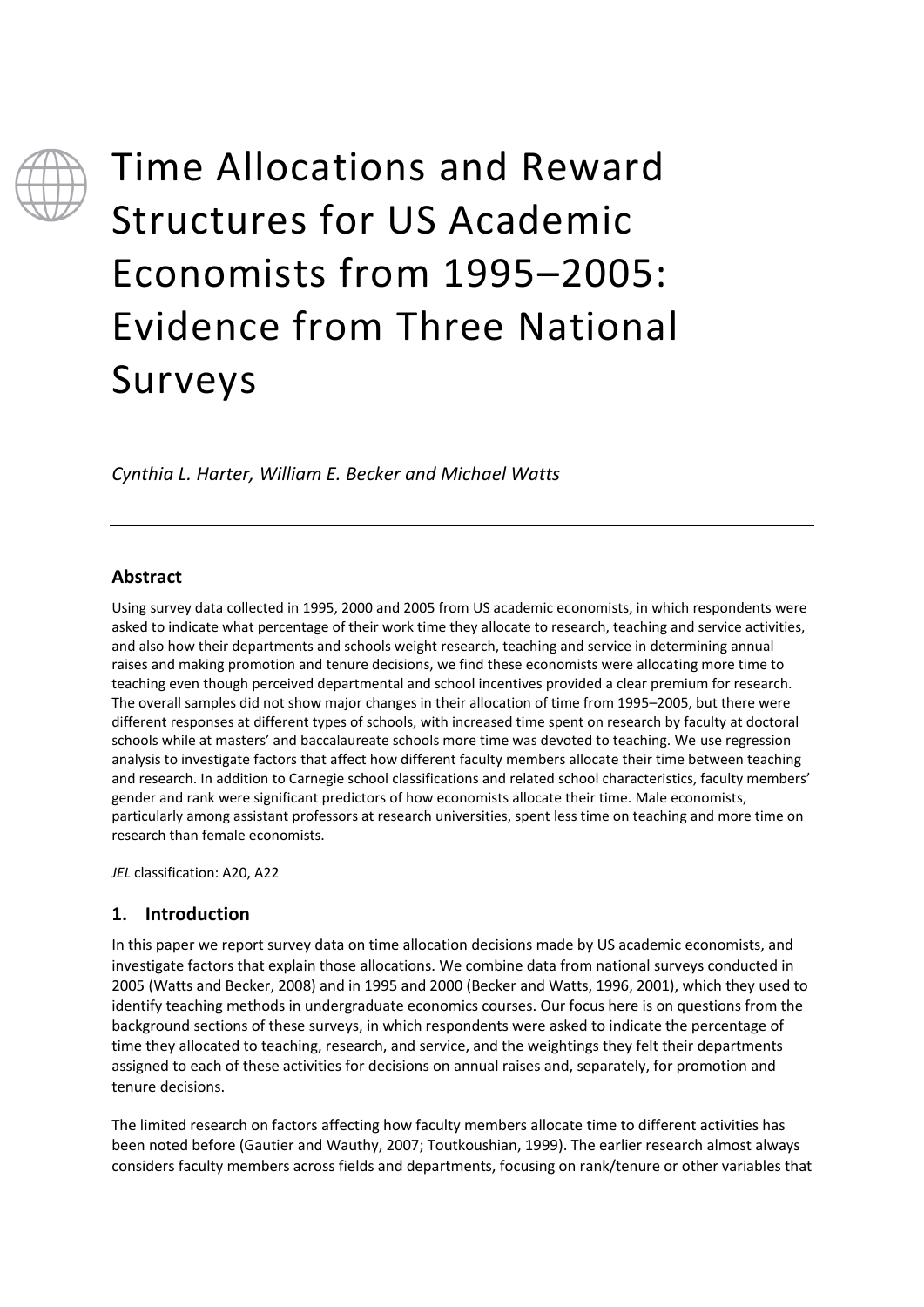presumably affect all faculty members in much the same way, or on general problems and issues such as the difficulty of accurately measuring output in research, service and especially teaching. A large share of this work has been done by economists, who not surprisingly focus on the effects of incentives facing faculty. But despite that, the previous studies rarely deal with faculty members from economics or any other particular discipline, as we do here – although a few make some comparisons across faculty from different disciplines.

By drawing on the three national surveys of US economists, we are first able to see how well these responses match with the responses of faculty members from the cross-discipline surveys that are featured in most of the earlier research. But our focus on economists and the factors that are important in their time allocation decisions also leads us to consider issues that might have different effects from what is or might be seen in most other fields. The most notable such factor is gender, which has been shown to play some (relatively modest) role across faculty from all disciplines, but may have more impact in economics given the historical under-representation of females in economics – at least in the United States – that has been documented both in terms of the shares of undergraduate and graduate degrees awarded, and the share of faculty members at different ranks and types of schools.<sup>1</sup> After briefly reviewing earlier studies on these topics, we use the three national surveys of US economists to develop new findings on these topics and issues.

# **2. Literature review**

-

Becker (1979) provided an early theoretical model of the expected effects of raising weights assigned to research or teaching, given differences in the ability to quantify and agree upon measures of faculty performance. Flemming (1991) raised additional questions about measures of research output, and how those measures can be subject to different incentive issues and to the mix of pure vs. applied research.

A 1994 report from the U.S. National Center for Educational Statistics (NCES) found full-time faculty reported working more than 50 hours a week, on average, with more time devoted to research at research-intensive institutions. A 1997 NCES study using data from the 1993 National Survey of Postsecondary Faculty (NSOPF) found that full-time faculty spent, on average, 54% of their time teaching and 16% on research, with men spending a higher percentage of time (18% vs. 12%) on research, and a lower percentage (55% vs. 62%) on teaching. Using the same NSOFP data, Bellas and Toutkoushian (1999) found that after controlling for race, experience, marital status, number of children, age, highest degree, rank, field and Carnegie classifications of institutions, women spent only 3% more time teaching than men, and 2% less time on research. They also found that men reported working about two hours a week more on the job than women, but only about one hour a week after controlling for the same factors listed above.

Also using the NSOPF data, Walstad and Allgood (2005, p. 182) concluded that many economics professors at research universities had 'a low regard for teaching and a high regard for research' – and did not find that to be true for professors in other social sciences, the biological or physical sciences, mathematics and statistics, engineering, or business. They found physical and biological scientists were closer to economists' views than respondents from other academic disciplines, 'but not nearly as extreme in the views of the teaching and research tradeoffs as… economics professors' (pp. 182–3). In a later working paper using the NSOPF data, Allgood and Walstad (2006) found a bi-directional but asymmetric substitution effect in faculty allocations of time to research or teaching, with a 10% increase in time spent

<sup>&</sup>lt;sup>1</sup> See annual reports of the American Economic Association's Committee on the Status of Women in the Economics Profession, published in the annual May *Proceedings* volumes of the *American Economic Review* (or in recent years in the supplementary online *Proceedings*); annual reports on bachelor's degrees awarded in economics drawn from the AEA Universal Academic Questionnaire, published by John Siegfried in the *Journal of Economic Education*; and Ginther and Kahn (2004).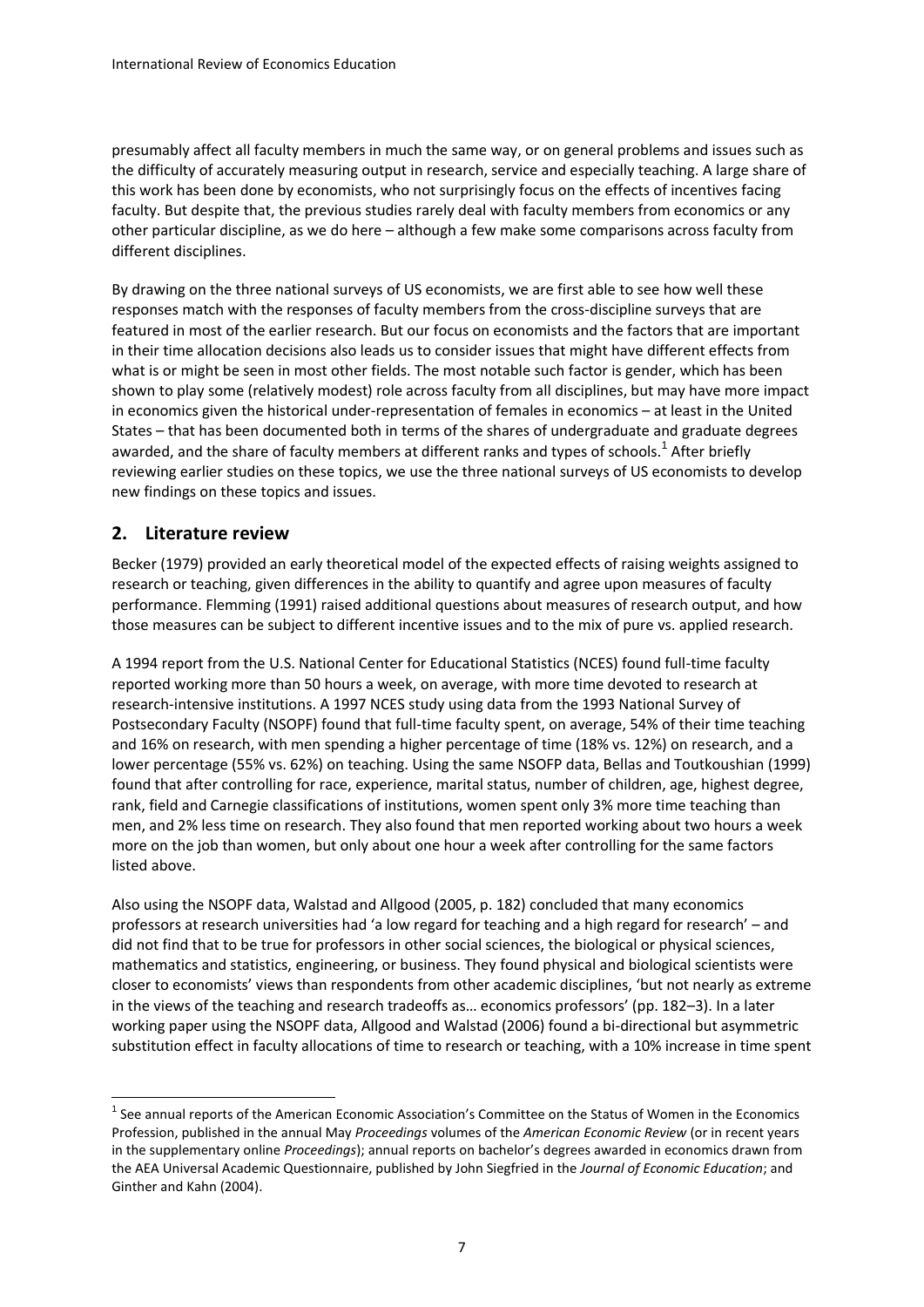on research leading to a 1.5% decrease in time spent on teaching, and a 10% increase in time spent on teaching reducing time spent on research by 8.5%.

For a sample of US faculty members from the arts and sciences, Singell, Lillydahl and Singell (1996) found that most differences in faculty time allocations were accounted for by structural differences between universities with different research orientations. They also found that faculty characteristics reinforced the different institutional missions, and concluded that self-selection will condition university policies intended to change faculty behaviour – for example in trying to direct more faculty time to teaching at research universities.

Milem, Berger and Dey (2000) found that faculty could devote more time to both teaching and research, and that substitutions between teaching and research might be unidirectional, so that spending less time on teaching could lead to spending more time on research, but devoting less time to research would not lead to spending more time on teaching.

Becker, Lindsay and Grizzle (2003) argued that many universities require faculty to do both research and teaching because stronger students choose to attend universities where faculty are doing more research. They report a strong negative relationship between faculty time devoted to teaching and time doing research.

Laband and Tollison (2003) found a substantial increase in the emphasis on research at US and other universities from 1974–96, tied to stronger incentives for faculty to increase research output (including higher salaries, reduced teaching loads and increased support for travel to conferences). Measured by the share of uncited papers, however, which remained constant at 26%, they found no improvement in the quality of research published.

Gautier and Wauthy (2007, p. 274) argued that faculty time allocation across teaching and research is 'largely a matter of taste and incentives' and support university-wide 'yardsticks' to allocate research funds as a way to improve both teaching and research. Einarson and Clarkberg (2004) found that the time faculty report spending with students outside the classroom is not affected by reported faculty work time constraints, but is affected by faculty having children and by differences in beliefs about the educational role of faculty members.

Link, Swann and Bozeman (2008) reported that time allocations by science and engineering faculty at top US universities are affected by tenure, promotion, and other career path issues, with full professors spending more time on service and less time on teaching and research. Long-term associate professors spend more time teaching and less time on research. Female faculty members appear to allocate more time to service and less time to research.

### **3. Data**

The 1995, 2000 and 2005 mail surveys from which our data are drawn were all five pages long, with few changes in items across the different years. In 1995, 2947 economists were selected either as academic members of the American Economic Association (AEA) or as college/university teachers of economics listed by College Marketing Guide (CMG), a private company that offered mailing lists of US college and university instructors. Unfortunately, for the 2000 and 2005 surveys mailing lists of AEA members by employee type were no longer available. Instead, in 2000 a sample of 3103 economists was drawn entirely from CMG lists. In 2005 the CMG lists were no longer available, so lists of economics instructors were purchased from Market Data Retrieval (MDR), a private company that offered mailing lists of various groups, including college teachers in different disciplines. The 2005 survey was mailed to 3711 academic economists.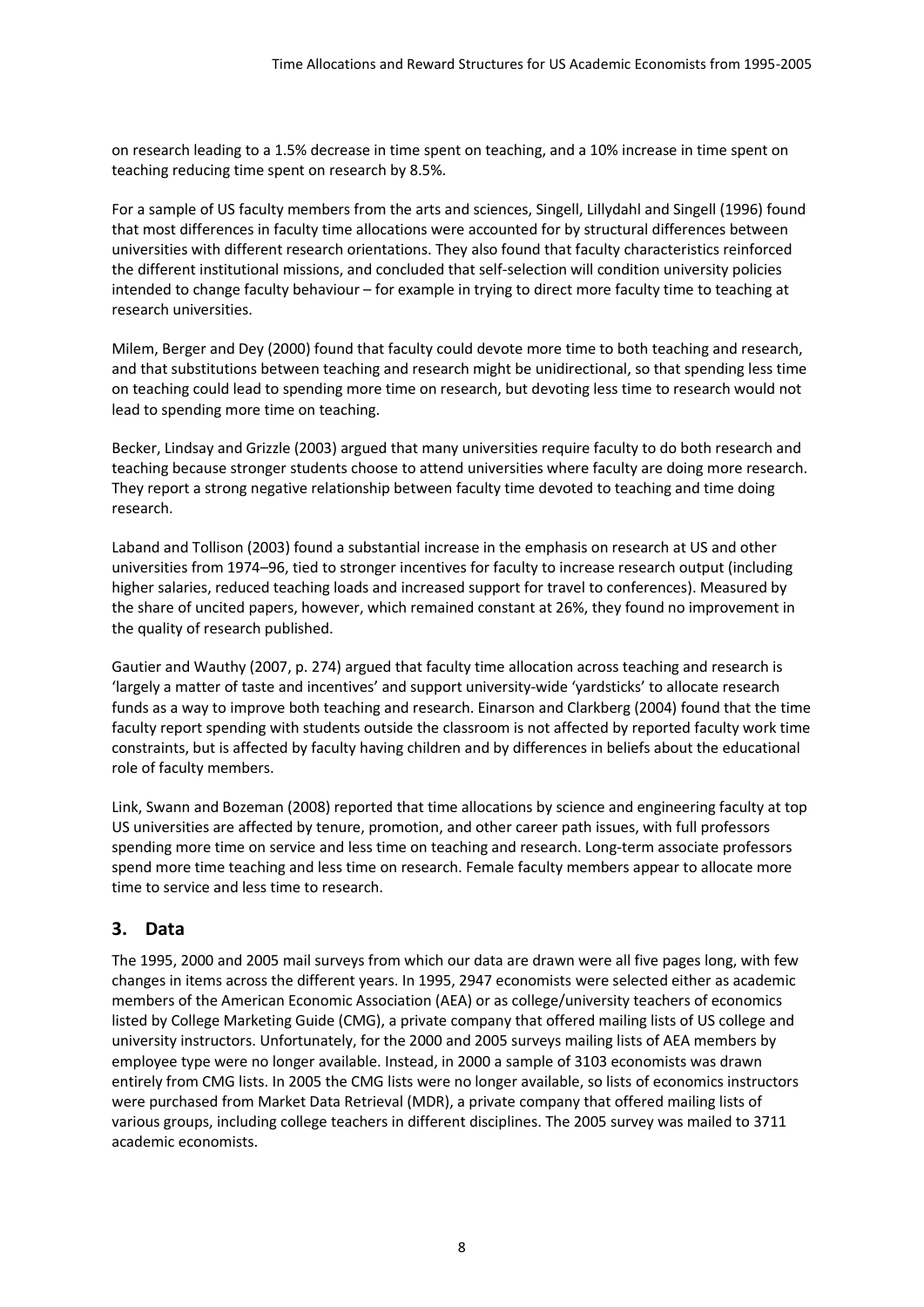-

In all three surveys fixed-interval sampling was used to identify the questionnaire recipients from the respective source lists. In 1995 the response rate was 21%, in 2000 it was 19%, and in 2005 it was 13%. Results from all three surveys are based on opportunistic samples and self-reported data. There is no way of knowing whether respondents are representative of all US teachers of undergraduate economics courses, but our intuition is that those with greater interest in teaching were more likely to complete and return surveys. Even if this is true, it is not clear that would lead to a predictable bias in responses to the questions of interest in this paper. For example, instructors more interested in teaching might be likely to report higher percentages of time spent on teaching and higher weights on teaching for annual raise and promotion/tenure decisions because they have found positions that reward teaching, either at departments and schools that emphasise good teaching or working as teaching specialists in more research-oriented departments. On the other hand, they might report higher percentages and weights on research if they feel the research demands they face at their schools are excessive. Consequently, we have not attempted to adjust for any possible bias resulting from sample selection issues.

Definitions for variables on faculty members' personal time allocations and departmental incentives – indicating the percentage of time instructors report spending in teaching, research and service, and the weightings these same respondents feel their institutions assign to these activities in awarding annual raises or promotion and tenure – are reported in Table 1. Mean responses and standard deviations are provided for 1995, 2000 and 2005.<sup>2</sup> Percentages do not sum to 100 because some respondents could view their time allocation as including activities other than teaching, research and service, including administration.<sup>3</sup>

As reported in Harter, Becker and Watts (2004), from 1995 to 2000 economists were allocating more time to teaching even though their perceptions of departmental and school incentives (for promotion and tenure decisions as well as annual raises) provided a clear premium for research. The disparity in time allocation and reward structures continues in the 2005 data. Specifically, for the overall sample we see almost no change in faculty time allocations from 2000 to 2005, with US economists spending a little over half of their time on teaching, a little over 20% on research, and about 9% on service activities. This is very much in line with findings from the NSOPF data for faculty from all departments, reported above.<sup>4</sup>

Other than a slight decrease in the perceived weightings assigned to research, the relative weightings on teaching, research and service for promotion and tenure decisions changed very little from 2000 to 2005 in the overall sample. For annual raises the importance of both teaching and research decreased slightly from 2000 to 2005, perhaps reflecting a general funding environment over that period in which most US departments and schools were, in practice if not in word, giving across-the-board raises more often than differentiating on merit. But in general there was very little change in the structure of incentives from 2000 to 2005.

 $2$  The mean values are slightly lower and the numbers of observations slightly higher here than the basic results reported in Watts and Becker (2008) because we are focusing on a sub-section of the survey and made some minor adjustments. Specifically, if a respondent reported percentages for the weights on promotion and tenure decisions that totalled 100 but left some entries for those variables blank, it seemed clear the blanks represented a zero so we replaced the blanks with zeros. We did the same for variables on department weights for annual raise decisions and faculty time allocation percentages. For some variables this increased the number of observations and lowered mean values.

<sup>&</sup>lt;sup>3</sup> Tables of z-statistics for differences in the mean values reported in Tables 1 and 2, across the three survey periods, are available on request. We make no attempt to draw statistical inferences because of the nature of the survey data.

<sup>&</sup>lt;sup>4</sup> Guest and Duhs (2002) provide survey evidence for economists in Australia, and conclude that rewards for teaching are too low in Australian schools to promote better student ratings of teaching. They also note the limited use of teaching methods that engage students in learning.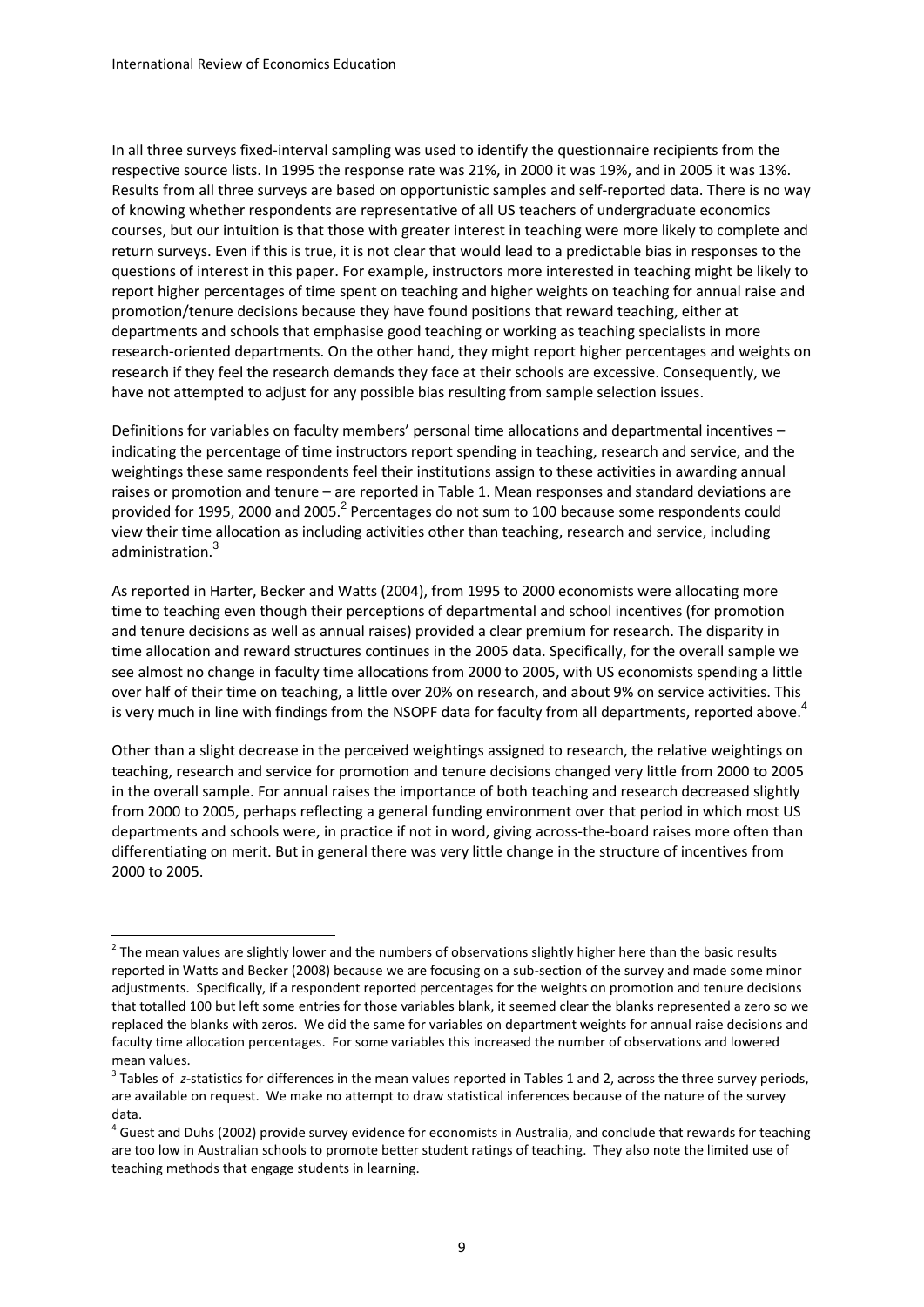|                                                                                                                |     | 1995             |     | 2000             |     | 2005             |  |
|----------------------------------------------------------------------------------------------------------------|-----|------------------|-----|------------------|-----|------------------|--|
| <b>Variable definition</b>                                                                                     | n   | Mean             | n   | Mean             | n   | Mean             |  |
| <b>Proteach</b> – weight in percentage that<br>teaching has in school decisions about<br>promotion and tenure  | 556 | 44.13<br>(25.95) | 534 | 49.00<br>(24.31) | 401 | 49.85<br>(22.59) |  |
| Proresearch - weight in percentage that<br>research has in school decisions about<br>promotion and tenure      | 557 | 43.68<br>(27.90) | 531 | 37.52<br>(25.74) | 400 | 35.42<br>(24.06) |  |
| <b>Proservice</b> – weight in percentage that<br>service has in school decisions about<br>promotion and tenure | 555 | 11.94<br>(9.77)  | 529 | 13.15<br>(10.34) | 401 | 13.89<br>(9.89)  |  |
| Annteach - weight in percentage that<br>teaching has in school decisions about<br>annual raises                | 478 | 37.53<br>(27.32) | 420 | 41.02<br>(26.71) | 297 | 38.09<br>(26.18) |  |
| <b>Annresearch</b> $-$ weight in percentage that<br>research has in school decisions about<br>annual raises    | 480 | 40.49<br>(28.57) | 415 | 36.86<br>(26.48) | 295 | 35.84<br>(27.47) |  |
| Annservice - weight in percentage that<br>service has in school decisions about annual<br>raises               | 478 | 12.19<br>(12.75) | 414 | 12.36<br>(11.28) | 295 | 13.16<br>(12.10) |  |
| Teach - percentage of work time devoted<br>to teaching                                                         | 588 | 51.96<br>(22.96) | 567 | 55.85<br>(21.92) | 455 | 56.45<br>(23.60) |  |
| <b>Research</b> – percentage of work time<br>devoted to research                                               | 587 | 29.54<br>(22.06) | 564 | 22.82<br>(18.88) | 450 | 22.52<br>(20.77) |  |
| Service - percentage of work time devoted<br>to service activities                                             | na  | na               | 562 | 9.09<br>(8.57)   | 451 | 9.32<br>(8.95)   |  |

### **Table 1** Variable definitions and mean values (standard deviations in parentheses)

There are several possible explanations for the disproportionate amount of time spent teaching, compared to the reward structures for teaching and research. Teaching loads and large class sizes in economics courses (both in absolute terms, and compared to class sizes in other disciplines) may require more time than the mix reflected in departmental or school incentives; or additional time spent on research may not reliably lead to more publications, and so have a lower expected return than additional time spent on teaching; or as a matter of tastes economics faculty at most schools may prefer to spend more time teaching than doing research.

The 1995 and 2000 data showed interesting differences in time allocation and incentive structures for baccalaureate and doctoral institutions, however, so to determine whether these differences persisted in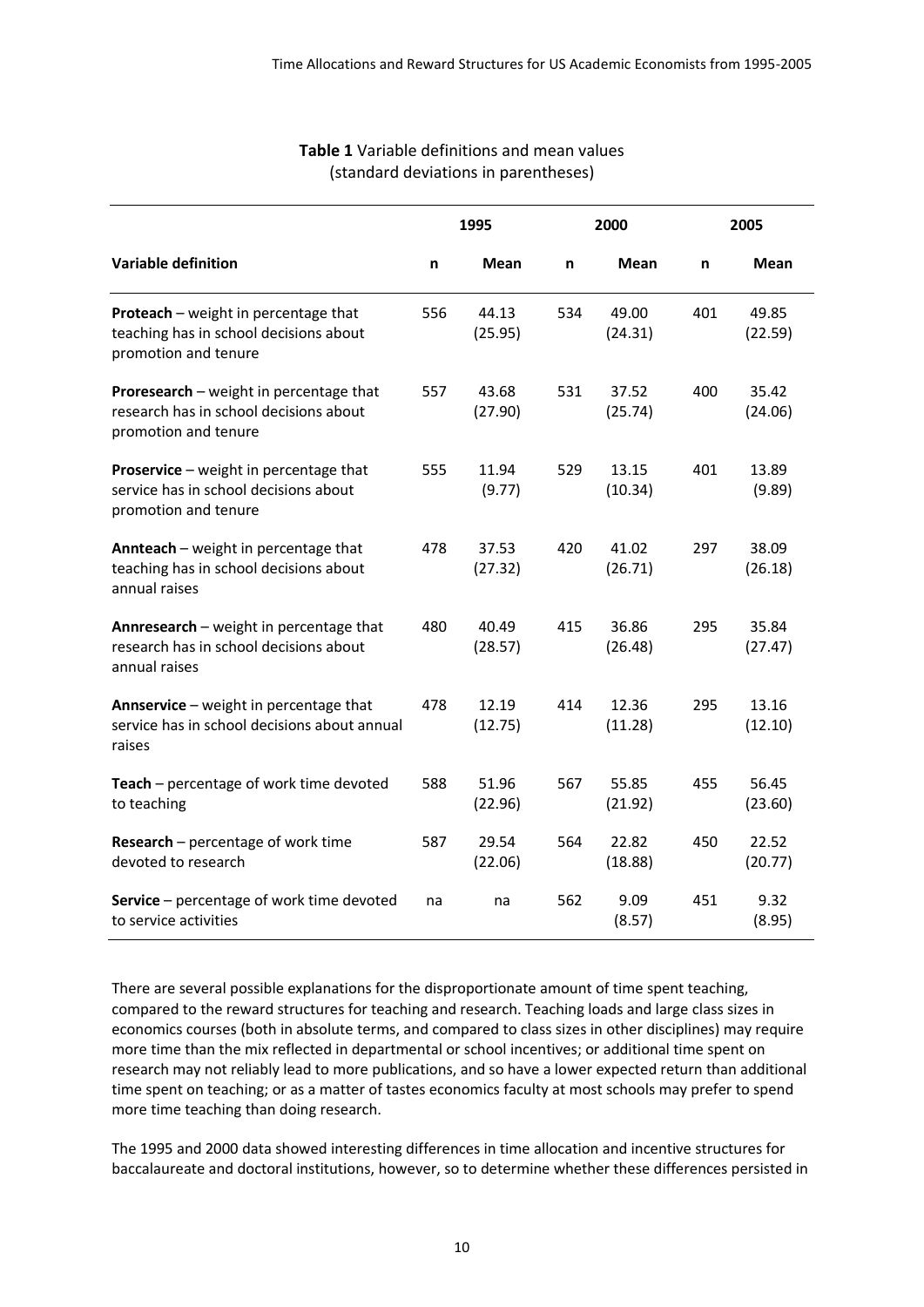2005, in Table 2 we break down the time allocation (part A) and incentive results (part B) across different types of institutions using three Carnegie classifications – bachelor's, master's, and doctoral institutions. There were insufficient responses from associate-degree-granting institutions in the 2005 survey to include that as a fourth group.

**Table 2** Means of percentages of faculty time allocations and departmental incentives by Carnegie Classification of Institution (standard deviations in parentheses)

| <b>Faculty time</b><br>variables<br>(percentages) | 1995 values                   | 2000 values                   | 2005 values                   |  |  |
|---------------------------------------------------|-------------------------------|-------------------------------|-------------------------------|--|--|
| <b>Baccalaureate Institutions</b>                 |                               |                               |                               |  |  |
| <b>Teach</b>                                      | 47.08<br>(19.19)<br>$n=98$    | 61.13<br>(17.79)<br>$n = 113$ | 64.29<br>(19.82)<br>$n = 101$ |  |  |
| Research                                          | 32.65<br>(19.89)<br>$n=98$    | 17.22<br>(14.50)<br>$n = 112$ | 14.60<br>(12.43)<br>$n = 100$ |  |  |
| <b>Service</b>                                    | na                            | 10.00<br>(9.26)<br>$n = 112$  | 9.76<br>(7.86)<br>$n = 100$   |  |  |
|                                                   |                               | <b>Masters Institutions</b>   |                               |  |  |
| <b>Teach</b>                                      | 56.03<br>(20.16)<br>$n = 134$ | 57.60<br>(19.83)<br>$n = 193$ | 59.97<br>(21.32)<br>$n = 157$ |  |  |
| <b>Research</b>                                   | 24.63<br>(16.93)<br>$n = 134$ | 19.80<br>(14.14)<br>$n = 190$ | 19.87<br>(17.45)<br>$n = 157$ |  |  |
| <b>Service</b>                                    | na                            | 9.60<br>(8.34)<br>$n = 191$   | 9.80<br>(8.01)<br>$n = 157$   |  |  |
| <b>Doctoral Institutions</b>                      |                               |                               |                               |  |  |
| <b>Teach</b>                                      | 64.70<br>(20.95)<br>$n=99$    | 48.51<br>(19.02)<br>$n = 72$  | 45.69<br>(23.57)<br>$n = 162$ |  |  |
| <b>Research</b>                                   | 16.48<br>(15.40)<br>$n=98$    | 29.01<br>(18.85)<br>$n = 72$  | 33.38<br>(24.06)<br>$n = 159$ |  |  |
| <b>Service</b>                                    | na                            | 9.98<br>(8.11)<br>$n = 72$    | 8.71<br>(10.36)<br>$n = 160$  |  |  |

### **Table 2A** Faculty time allocations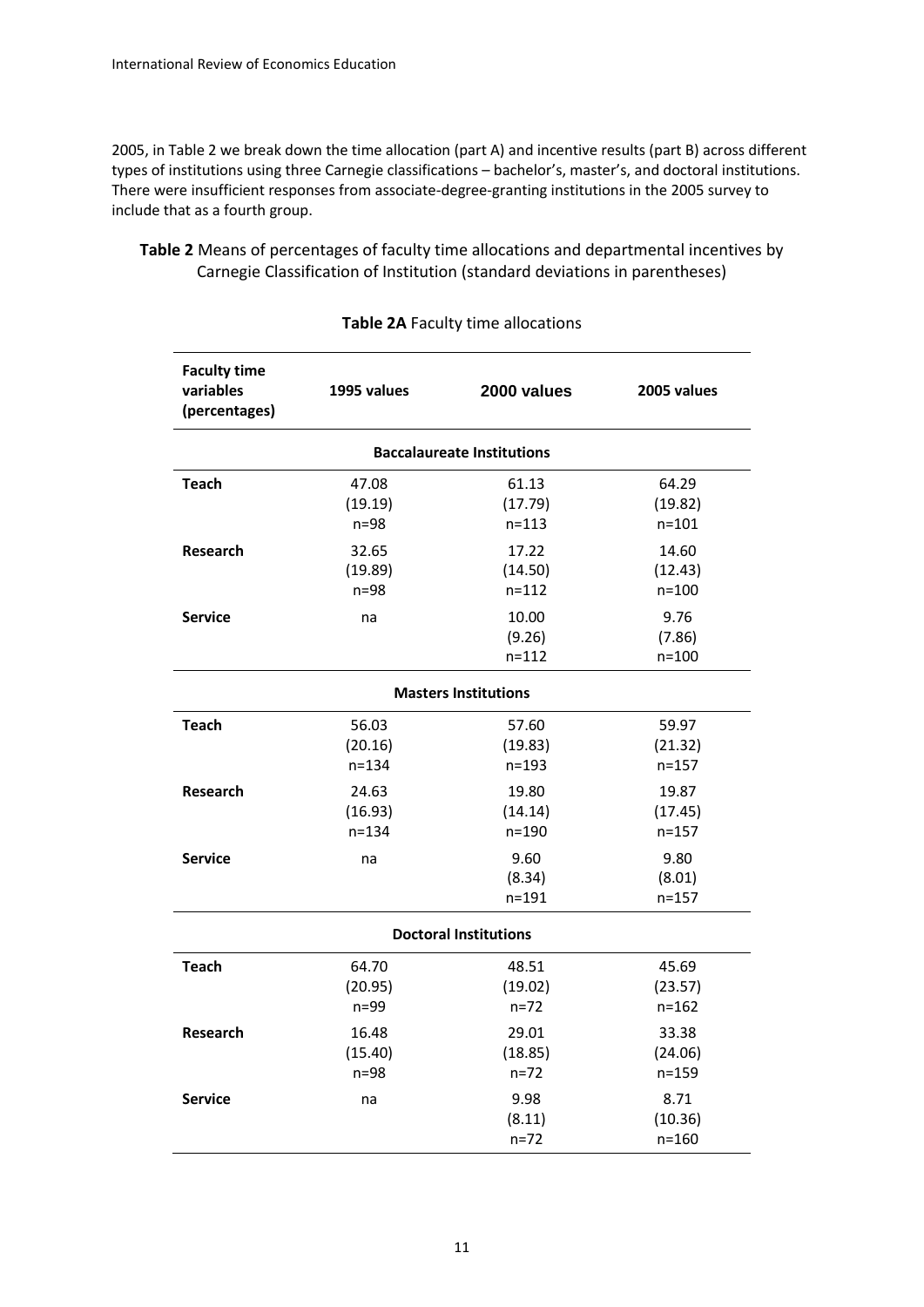# **Table 2B** Departmental incentives

| <b>Departmental</b><br>incentives<br>variables | 1995 values | 2000 values                       | 2005 values |
|------------------------------------------------|-------------|-----------------------------------|-------------|
|                                                |             | <b>Baccalaureate Institutions</b> |             |
| Proteach                                       | 34.02       | 59.81                             | 59.43       |
|                                                | (16.48)     | (17.69)                           | (16.31)     |
|                                                | $n=96$      | $n = 110$                         | $n = 100$   |
| Proresearch                                    | 54.91       | 25.75                             | 24.87       |
|                                                | (19.25)     | (16.30)                           | (14.74)     |
|                                                | $n=96$      | $n = 109$                         | $n=99$      |
| <b>Proservice</b>                              | 10.92       | 15.93                             | 15.64       |
|                                                | (6.90)      | (11.43)                           | (8.74)      |
|                                                | $n=96$      | $n = 108$                         | $n=99$      |
| Annteach                                       | 31.92       | 49.58                             | 42.06       |
|                                                | (15.92)     | (26.91)                           | (28.21)     |
|                                                | $n = 83$    | $n = 77$                          | $n = 71$    |
| Annresearch                                    | 52.60       | 24.59                             | 21.72       |
|                                                | (20.87)     | (19.25)                           | (20.57)     |
|                                                | $n = 83$    | $n = 76$                          | $n = 70$    |
| <b>Annservice</b>                              | 11.72       | 14.49                             | 16.06       |
|                                                | (8.94)      | (10.81)                           | (13.18)     |
|                                                | $n=83$      | $n = 76$                          | $n = 70$    |
|                                                |             | <b>Masters Institutions</b>       |             |
| Proteach                                       | 50.78       | 50.23                             | 54.84       |
|                                                | (17.23)     | (17.48)                           | (16.06)     |
|                                                | $n = 131$   | $n = 179$                         | $n = 137$   |
| Proresearch                                    | 33.32       | 32.81                             | 29.93       |
|                                                | (16.97)     | (17.84)                           | (16.11)     |
|                                                | $n = 131$   | $n = 179$                         | $n = 136$   |
| <b>Proservice</b>                              | 15.69       | 16.02                             | 15.34       |
|                                                | (9.16)      | (8.89)                            | (7.91)      |
|                                                | $n = 131$   | $n = 178$                         | $n = 137$   |
| Annteach                                       | 40.09       | 41.40                             | 44.49       |
|                                                | (26.26)     | (25.16)                           | (24.43)     |
|                                                | $n = 110$   | $n = 142$                         | $n=90$      |
| Annresearch                                    | 28.77       | 30.57                             | 30.04       |
|                                                | (22.32)     | (21.82)                           | (21.68)     |
|                                                | $n = 110$   | $n = 142$                         | $n=89$      |
| Annservice                                     | 13.94       | 13.34                             | 14.03       |
|                                                | (13.55)     | (11.95)                           | (10.11)     |
|                                                | $n = 110$   | $n = 141$                         | $n=89$      |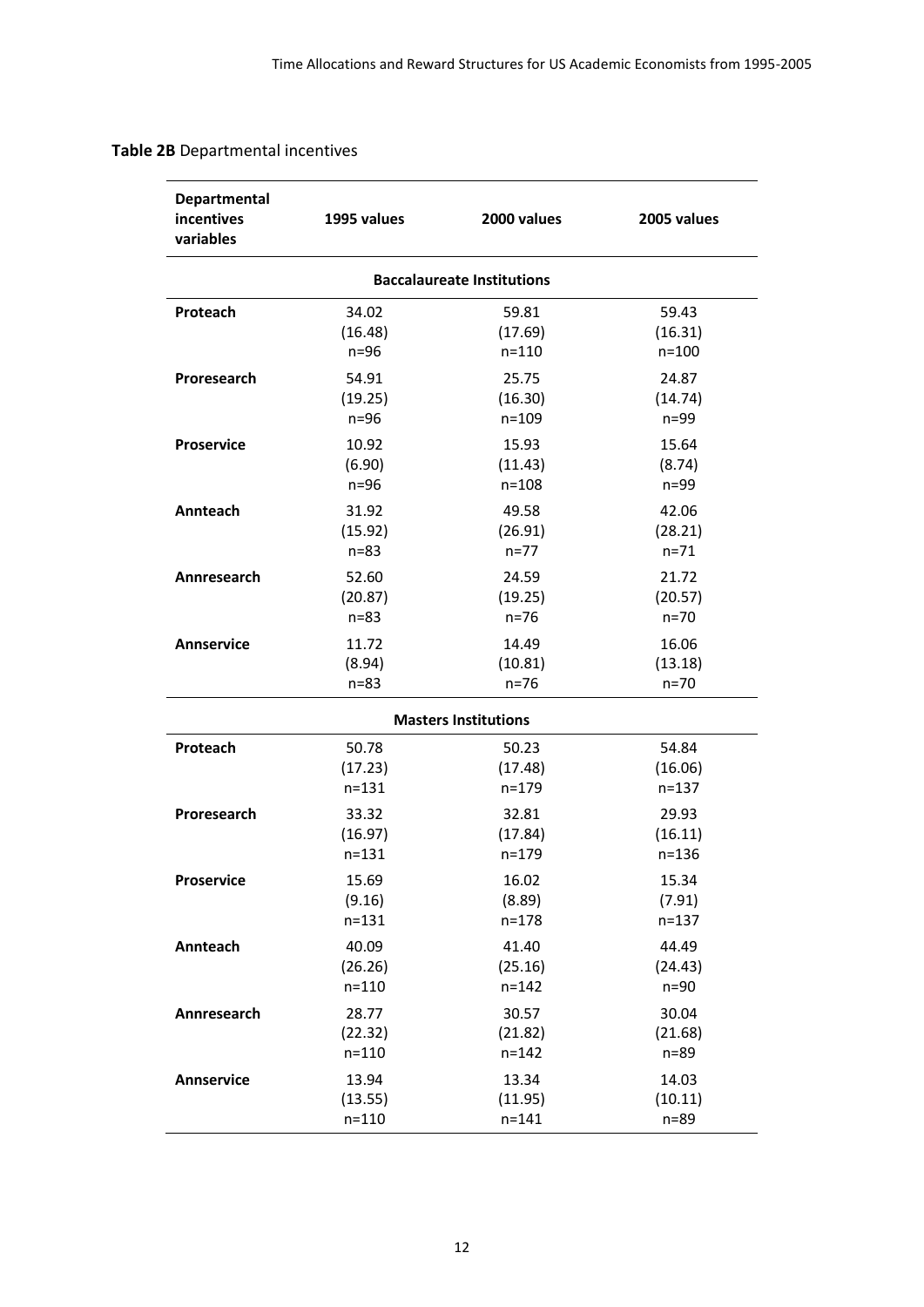| <b>Departmental</b><br>incentives<br>variables | 1995 values<br>2000 values |                              | 2005 values |
|------------------------------------------------|----------------------------|------------------------------|-------------|
|                                                |                            | <b>Doctoral Institutions</b> |             |
| Proteach                                       | 61.08                      | 39.71                        | 30.56       |
|                                                | (18.93)                    | (15.04)                      | (16.23)     |
|                                                | $n=96$                     | $n=68$                       | $n = 130$   |
| Proresearch                                    | 22.52                      | 49.29                        | 57.57       |
|                                                | (15.90)                    | (18.41)                      | (21.07)     |
|                                                | $n=96$                     | $n = 68$                     | $n = 131$   |
| <b>Proservice</b>                              | 16.35                      | 11.28                        | 10.52       |
|                                                | (11.57)                    | (7.32)                       | (8.46)      |
|                                                | $n=96$                     | $n = 68$                     | $n = 131$   |
| Annteach                                       | 53.44                      | 40.98                        | 28.56       |
|                                                | (27.62)                    | (16.97)                      | (17.04)     |
|                                                | $n = 77$                   | $n=58$                       | $n = 113$   |
| Annresearch                                    | 21.91                      | 45.31                        | 56.09       |
|                                                | (18.30)                    | (19.86)                      | (23.24)     |
|                                                | $n = 77$                   | $n=58$                       | $n = 113$   |
| <b>Annservice</b>                              | 16.53                      | 12.31                        | 11.06       |
|                                                | (14.79)                    | (7.15)                       | (9.04)      |
|                                                | $n = 77$                   | $n=58$                       | $n = 113$   |

#### Table 2B Departmental incentives (cont.)

We find only small changes in time allocations in 2005 for any of the different types of schools, but the direction of changes are different at different types of schools. At bachelor's and master's institutions there is a small increase in time devoted to teaching, and at bachelor's institutions there is a small decrease in time devoted to research. Conversely, at doctoral institutions we see a small decrease in time spent on teaching and a small increase in time spent on research. This probably signals that faculty at the different types of schools are being held to different kinds of performance standards.

That is supported by comparing changes in incentives structures from 2000 to 2005, when there is a decrease in the weightings for both teaching and research in determining annual raises at bachelor's institutions and an increase in the importance of teaching for both promotion/tenure decisions and annual raises at master's universities. Conversely, at doctoral institutions the relative weighting for teaching declined while the importance of research increased. Although faculty at the doctoral schools still continue to report spending nearly half of their time on teaching – and considerably more time than the perceived weights for teaching in departmental and school incentive structures – over time the faculty at these schools do seem to be responding to a rising premium on research. Those internal incentives from departments are no doubt reinforced by a growing difference in compensation levels for economists at doctoral/research schools, compared to other schools with more of a teaching mission, as reported annually in the May *American Economic Review Papers and Proceedings* volume.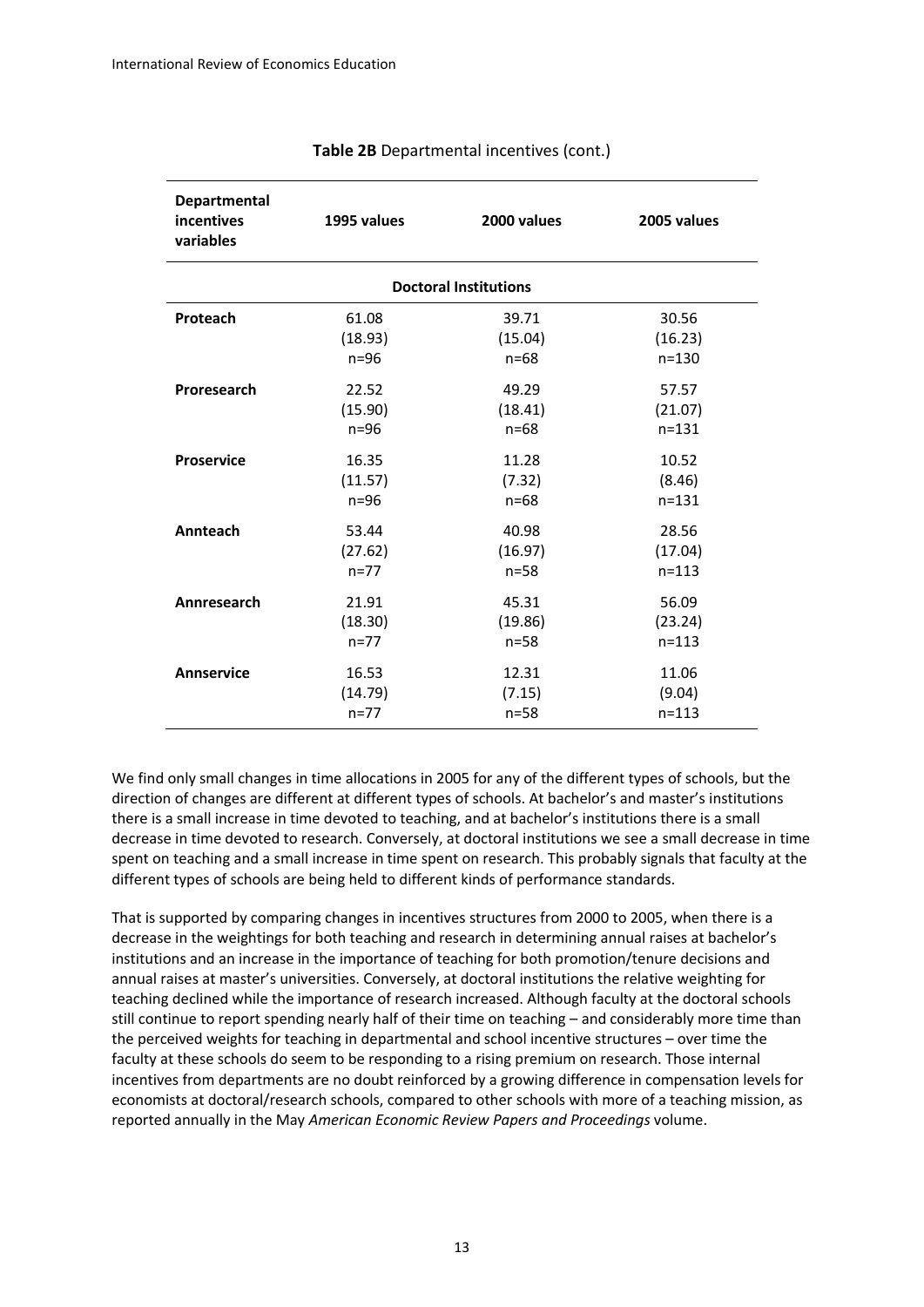### **4. Determinants of time allocations**

To investigate the determinants of time allocations reported by academic economists, we report results from ordinary least squares regressions in which the dependent variables are the percentages of time allocated to either teaching or research. Independent variables include both individual respondent characteristics – gender, rank, whether or not the respondent speaks English as a first language, and membership in the American Economic Association (AEA) – and institutional characteristics such as the Carnegie classification for respondents' schools, the average size of principles classes and average teaching loads for faculty in the respondents' departments, and weightings assigned to teaching and

| Variable name                                                                                                                       | N    | Mean             |
|-------------------------------------------------------------------------------------------------------------------------------------|------|------------------|
|                                                                                                                                     |      |                  |
| Assoc $-$ dummy variable = 1 for schools with Carnegie<br>classification of Associate                                               | 1696 | 0.10<br>(0.30)   |
| <b>Bacc</b> - dummy variable = 1 for schools with Carnegie<br>classification of Baccalaureate                                       | 1696 | 0.19<br>(0.40)   |
| <b>Masters</b> – dummy variable = 1 for schools with Carnegie<br>classification of Masters                                          | 1696 | 0.29<br>(0.46)   |
| <b>Male - dummy variable = 1 for males</b>                                                                                          | 1663 | 0.80<br>(0.40)   |
| <b>Instructor</b> – dummy variable = 1 for faculty with rank of<br>Instructor or Lecturer                                           | 1636 | 0.09<br>(0.29)   |
| Asst $-$ dummy variable = 1 for faculty with rank of Assistant<br>Professor                                                         | 1636 | 0.20<br>(0.40)   |
| Assoc $-$ dummy variable = 1 for faculty with rank of Associate<br>Professor                                                        | 1636 | 0.27<br>(0.45)   |
| Other Rank $-$ dummy variable = 1 for teaching assistants, adjunct<br>professors, emeritus professors, or other miscellaneous ranks | 1636 | 0.03<br>(0.16)   |
| <b>English1</b> – dummy variable = 1 for faculty who speak English as<br>their first language                                       | 1663 | 0.89<br>(0.31)   |
| Class Size - average size of principles classes in the respondent's<br>department                                                   | 1382 | 66.34<br>(90.10) |
| SemLoad - the average semester teaching load for tenure and<br>tenured-track faculty in the respondent's department                 | 1444 | 3.10<br>(1.05)   |
| 1995 Dummy $-$ dummy variable = 1 for responses from the 1995<br>survey                                                             | 1696 | 0.37<br>(0.48)   |
| 2000 Dummy $-$ dummy variable = 1 for responses from the 2000<br>survey                                                             | 1696 | 0.35<br>(0.48)   |
| AEA Member $-$ dummy variable = 1 for respondents who report<br>that they are AEA members                                           | 1635 | 0.64<br>(0.48)   |

**Table 3:** Additional variable definitions and mean values for combined (1995, 2000 and 2005) responses (standard deviations in parentheses)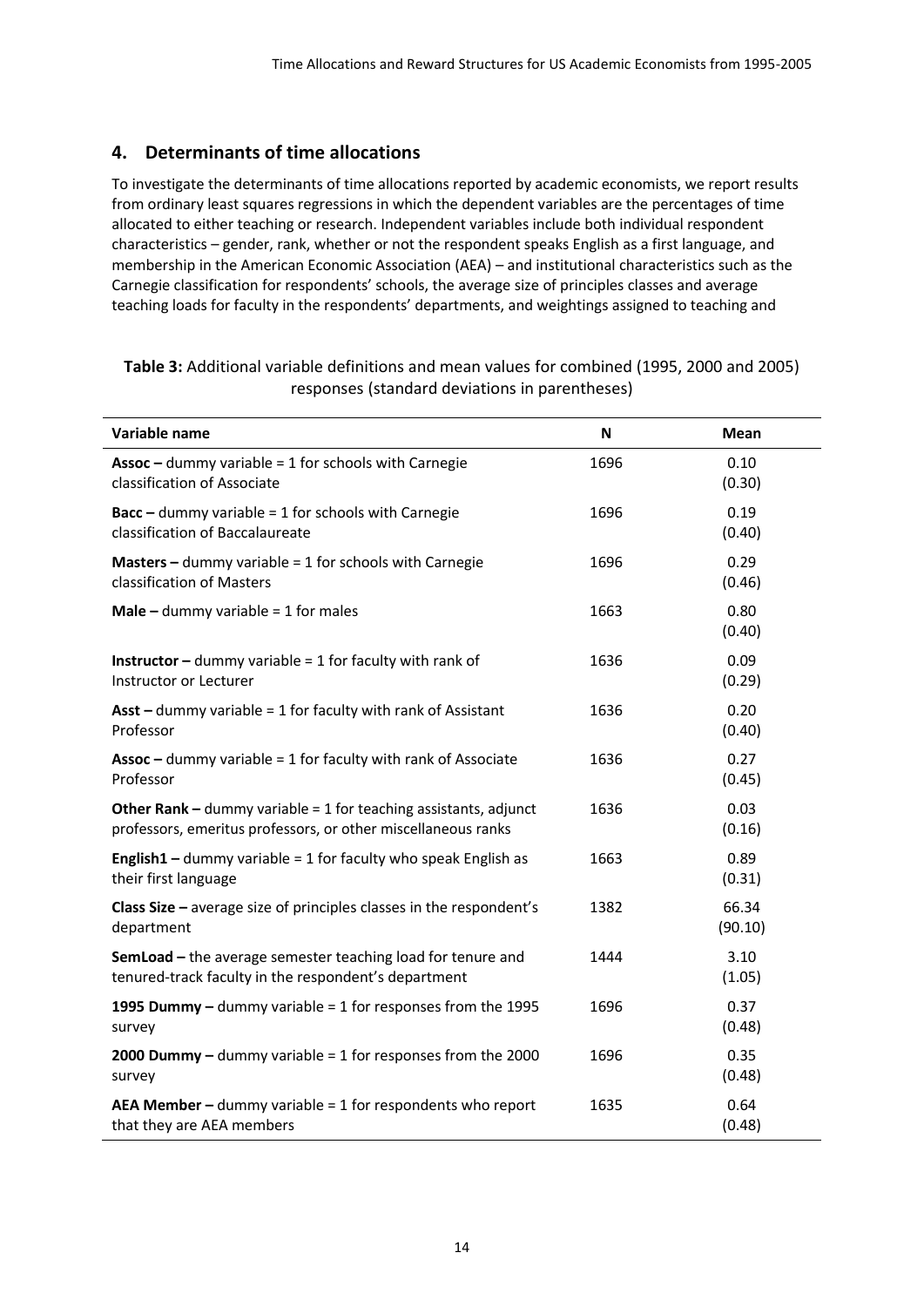research activities for promotion and tenure decisions. We also included dummy variables to indicate the year for each survey response  $-$  1995, 2000 or 2005 (the omitted category).<sup>5</sup>

In Table 3 above we report descriptive statistics for the additional variables included in the OLS regressions, based on data from all three surveys. Most respondents are male and speak English as their first language. The largest number of respondents – but not a majority – taught at doctoral institutions.

As expected, the variables for Carnegie classification were highly correlated with other variables measuring institutional characteristics, such as average class size in principles courses and weightings for teaching and research activities in the respondents' promotion and tenure or annual raise decisions. Therefore, to test whether the Carnegie classifications had the expected effects on time allocations for teaching and research, we first used OLS to regress only the Carnegie classification variables on our dependent variables. We report these results combining all three survey datasets in Tables 4A (using percentage of time spent on teaching as the dependent variable) and 4B (using percentage of time spent on research as the dependent variable). The omitted comparison groups are the Carnegie Doctoral and Research classifications – the separate Carnegie classification for Research schools was dropped before the 2005 survey was conducted, so for 1995 and 2000 we combined the Doctoral and Research classifications. It is clear that respondents from the Research and Doctoral institutions spend more time on research and less time on teaching than respondents at schools with the other classifications.

| <b>Carnegie Classification</b> | <b>Coefficient</b> | p value |
|--------------------------------|--------------------|---------|
| <b>ASSOCIATE</b>               | 31.718             | 0.000   |
| <b>BACCALAUREATE</b>           | 12.588             | 0.000   |
| <b>MASTERS</b>                 | 12.782             | 0.000   |
| <b>Constant</b>                | 38.035             | 0.000   |
|                                | $n = 1609$         |         |

**Table 4A:** OLS regression for Carnegie Classifications: Dependent variable = percentage of time spent on teaching

adjusted R-squared = 0.17

 5 The reports by Becker and Watts cited above, reporting responses on teaching and assessment methods from these three surveys, were remarkably consistent over the three survey periods; but of course that does not mean that how faculty members allocated their time across teaching and research, or their perceptions of how their schools and departments were rewarding teaching and research over this 15-year period, would also be so uniform. To test that we estimated the equations reported below in Tables 5–7 (except that initially we did not include the AEA membership variable) for each of the survey years. We then compared the estimated equations using F tests. The null hypothesis of no difference between the pairs of estimates for different years was rejected for all equations with time spent on teaching as the dependent variable. It was nearly rejected for the research equations for 1995 and 2000 (*p* = 0.07) and 1995 and 2005 (*p*= 0.09), but not rejected for 2000 and 2005. Because an AEA mailing list was used to draw most of the 1995 sample but not the 2000 and 2005 samples, as noted above, we added the AEA membership variable and re-estimated the annual equations and F tests, feeling that membership in AEA was likely to signal more interest in research activities. Although that lowered some of the F values the same results persisted for the teaching equations, and the null hypothesis was still rejected in the research equations for 1995 and 2005. Therefore, in the final estimates reported here, we add binary variables to indicate the year in which the survey results were provided and include the AEA membership variable.

 $6$  Many of the simple correlation coefficients with the school classifications were higher than 0.5 (for absolute values), including teaching loads and weightings for teaching and research in promotion and annual raise decisions.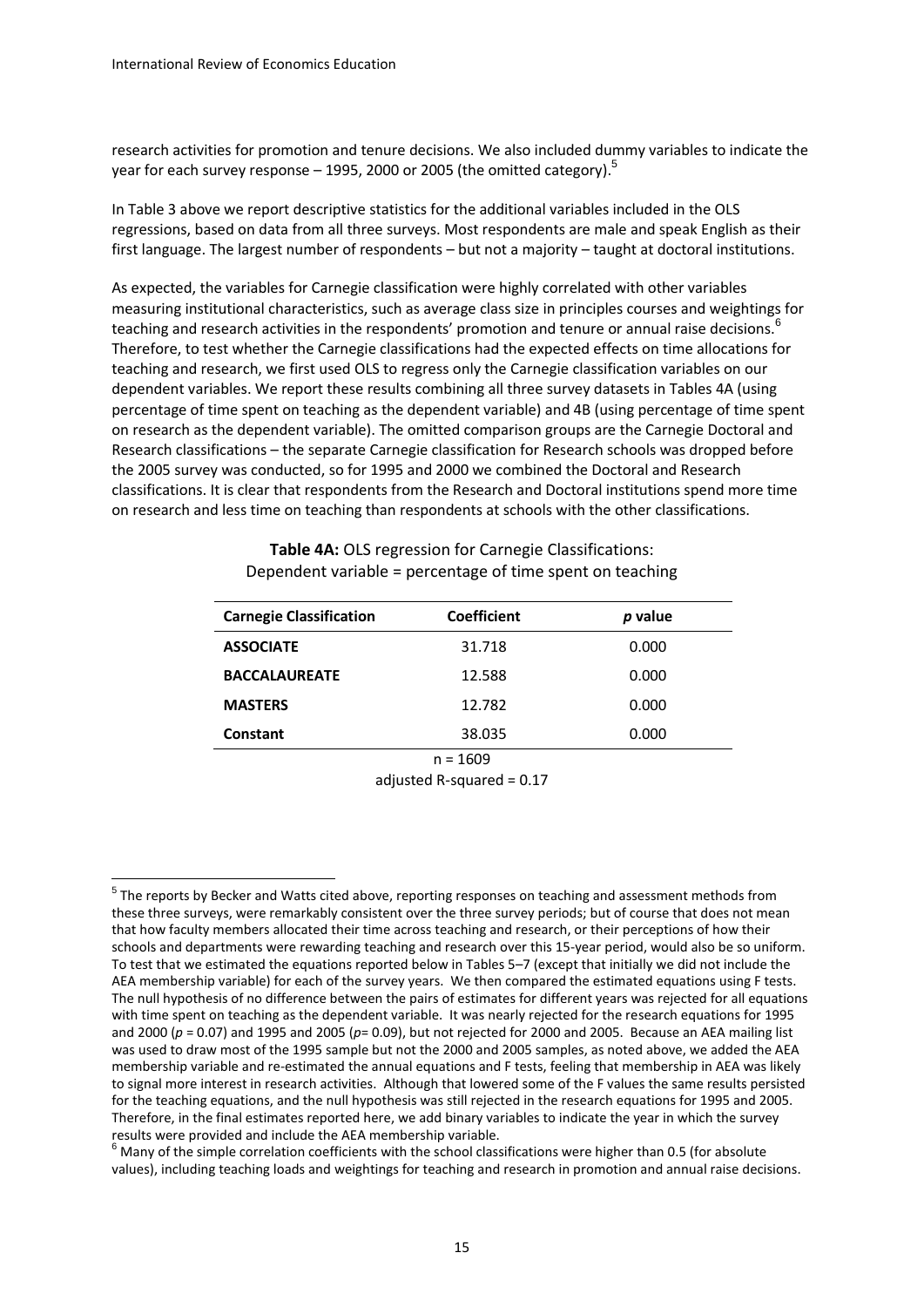| <b>Carnegie Classification</b>            | <b>Coefficient</b> | p value |  |  |
|-------------------------------------------|--------------------|---------|--|--|
| <b>Associate</b>                          | $-29.824$          | 0.000   |  |  |
| <b>Baccalaureate</b>                      | $-13.832$          | 0.000   |  |  |
| <b>Masters</b>                            | $-13.917$          | 0.000   |  |  |
| Constant                                  | 35.086             | 0.000   |  |  |
| $n = 1599$<br>adjusted R-squared = $0.20$ |                    |         |  |  |

**Table 4B:** OLS regression for Carnegie Classifications: Dependent variable = percentage of time spent on research

As a robustness test, and because of the change in the Carnegie classifications before the 2005 survey, we also ran regressions for each of the three survey data sets individually, and with the combined data sets for 1995 and 2000. Those results are not reported here but are available on request. The results were quite stable, with signs for all variables unchanged in all of the regressions.

In Tables 5A and 5B we replace the variables for Carnegie classifications with variables for instructors' personal characteristics and the institutional variables such as class size, semester teaching load, and rewards for teaching and research that were correlated with the Carnegie classifications.<sup>7</sup> The first column of results includes observations from faculty at all schools, regardless of the Carnegie classification of the school. The next four columns show results for faculty at each of the four Carnegie Classifications (again combining the Doctoral and Research classifications, which had been merged by 2005).

For the set of academic rank variables, our omitted category was full professors and endowed chairs. We include an 'Other Rank' variable here to identify teaching assistants, adjunct professors and a few others who do not fit traditional rank categories for regular faculty. Not surprisingly, except for the 'Other Rank' group and at the Associate Schools where teaching loads for all faculty members are very high, we find that most respondents spend more time on teaching than the full professors and endowed chairholders, who normally have more experience in teaching their courses. But those differences are only significant for the instructor/lecturer group (and even there not in the Associate schools), and for the Other Rank group at the Doctoral and Research Schools. Instructors and associate professors spend less time on research than full professors, but assistant professors reported spending more time on research (except at the Associate schools). That coefficient is significant for the overall sample and at Doctoral/Research schools – almost certainly a reflection of promotion and tenure incentives.

-

 $7$  We lose 300–400 observations by including the class size and semester load variables in the regressions. In an attempt to avoid losing these observations we tried using indicator variables when mean values for these variables were inserted for the missing values. This worked reasonably well for the Semester Load variable but not for the Class Size variable, which exhibited considerably more variation. Using the indicator variables for just Semester Load saved only 127 observations and did not affect signs for other variables, so we dropped all use of the indicator variables.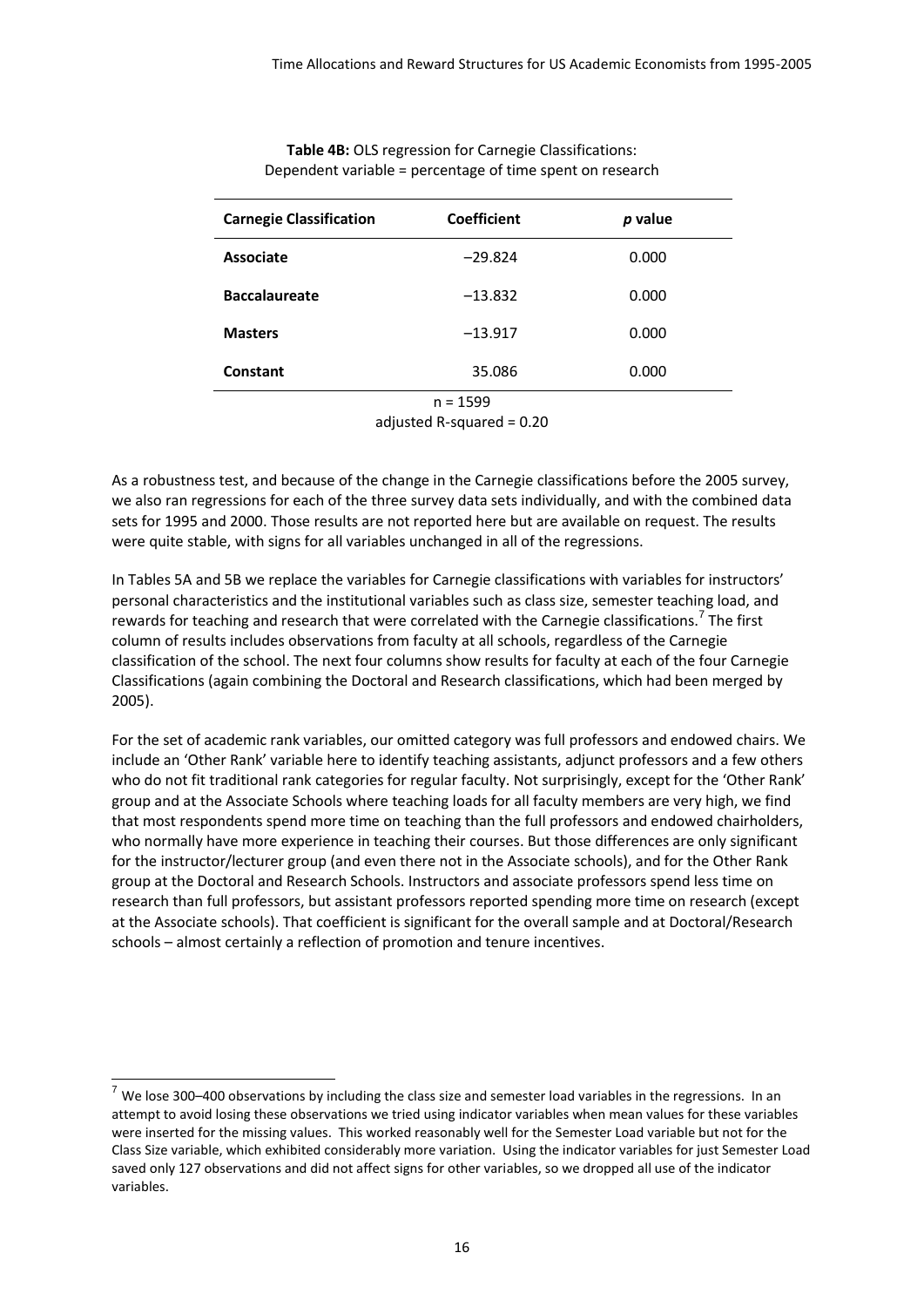| Variable                                                              | <b>All Carnegie</b><br>Classifications-<br>coefficient<br>$(p$ value) | <b>ASSOC Carnegie</b><br>Classification-<br>coefficient<br>(p value) | <b>BACC Carnegie</b><br>Classification-<br>coefficient<br>$(p$ value) | <b>MASTER</b><br>Carnegie<br>Classification-<br>coefficient<br>$(p$ value) | <b>DR/RES Carnegie</b><br>Classification-<br>coefficient<br>(p value) |
|-----------------------------------------------------------------------|-----------------------------------------------------------------------|----------------------------------------------------------------------|-----------------------------------------------------------------------|----------------------------------------------------------------------------|-----------------------------------------------------------------------|
| <b>MALE</b>                                                           | $-2.341$                                                              | 6.530                                                                | $-3.207$                                                              | $-2.933$                                                                   | $-4.356$                                                              |
|                                                                       | (0.098)                                                               | (0.130)                                                              | (0.209)                                                               | (0.241)                                                                    | (0.095)                                                               |
| INSTRUCTOR/                                                           | 11.279                                                                | $-0.584$                                                             | 23.451                                                                | 13.238                                                                     | 19.021                                                                |
| <b>LECTURER</b>                                                       | (0.000)                                                               | (0.892)                                                              | (0.001)                                                               | (0.016)                                                                    | (0.000)                                                               |
| <b>ASSISTANT</b>                                                      | 1.865                                                                 | $-0.569$                                                             | 5.181                                                                 | 2.722                                                                      | $-1.703$                                                              |
| <b>PROFESSOR</b>                                                      | (0.215)                                                               | (0.907)                                                              | (0.081)                                                               | (0.272)                                                                    | (0.540)                                                               |
| <b>ASSOCIATE</b>                                                      | 1.982                                                                 | 5.578                                                                | $-0.561$                                                              | 2.303                                                                      | 2.140                                                                 |
| <b>PROFESSOR</b>                                                      | (0.136)                                                               | (0.241)                                                              | (0.821)                                                               | (0.299)                                                                    | (0.388)                                                               |
| <b>OTHER RANK</b>                                                     | $-5.494$                                                              | $-5.781$                                                             | $-3.113$                                                              | 25.044                                                                     | $-20.097$                                                             |
|                                                                       | (0.162)                                                               | (0.398)                                                              | (0.657)                                                               | (0.173)                                                                    | (0.006)                                                               |
| <b>ENGLISH FIRST</b>                                                  | 1.694                                                                 | 12.728                                                               | $-0.422$                                                              | 1.391                                                                      | 0.596                                                                 |
| <b>LANGUAGE</b>                                                       | (0.363)                                                               | (0.059)                                                              | (0.917)                                                               | (0.611)                                                                    | (0.874)                                                               |
| <b>WEIGHTING FOR</b><br><b>TEACHING IN P&amp;T</b><br><b>DECISION</b> | 0.292<br>(0.000)                                                      | 0.258<br>(0.001)                                                     | 0.257<br>(0.000)                                                      | 0.370<br>(0.000)                                                           | 0.130<br>(0.025)                                                      |
| <b>PRINCIPLES CLASS</b>                                               | $-0.014$                                                              | $-0.083$                                                             | $-0.015$                                                              | $-0.095$                                                                   | $-0.001$                                                              |
| <b>SIZE</b>                                                           | (0.031)                                                               | (0.002)                                                              | (0.670)                                                               | (0.021)                                                                    | (0.946)                                                               |
| <b>SEMESTER LOAD</b>                                                  | 4.732                                                                 | 4.954                                                                | 3.694                                                                 | 3.991                                                                      | 8.496                                                                 |
|                                                                       | (0.000)                                                               | (0.172)                                                              | (0.001)                                                               | (0.003)                                                                    | (0.000)                                                               |
| 1995 DUMMY                                                            | 2.220                                                                 | 4.236                                                                | $-3.342$                                                              | 1.941                                                                      | 9.175                                                                 |
|                                                                       | (0.119)                                                               | (0.349)                                                              | (0.344)                                                               | (0.435)                                                                    | (0.001)                                                               |
| <b>2000 DUMMY</b>                                                     | 1.724                                                                 | 5.500                                                                | $-3.603$                                                              | 3.589                                                                      | 5.996                                                                 |
|                                                                       | (0.201)                                                               | (0.185)                                                              | (0.134)                                                               | (0.111)                                                                    | (0.028)                                                               |
| <b>AEA MEMBER</b>                                                     | $-3.666$                                                              | $-4.853$                                                             | $-2.627$                                                              | $-3.739$                                                                   | $-4.720$                                                              |
|                                                                       | (0.003)                                                               | (0.196)                                                              | (0.273)                                                               | (0.057)                                                                    | (0.064)                                                               |
| <b>CONSTANT</b>                                                       | 27.074                                                                | 15.240                                                               | 40.471                                                                | 27.381                                                                     | 20.761                                                                |
|                                                                       | (0.000)                                                               | (0.450)                                                              | (0.000)                                                               | (0.000)                                                                    | (0.002)                                                               |
| n                                                                     | 1104                                                                  | 115                                                                  | 253                                                                   | 387                                                                        | 349                                                                   |
| <b>ADJUSTED R-</b><br><b>SQUARED</b>                                  | 0.31                                                                  | 0.22                                                                 | 0.25                                                                  | 0.18                                                                       | 0.27                                                                  |

**Table 5A** OLS regression for individual and school variables: Dependent variable = percentage of time spent on teaching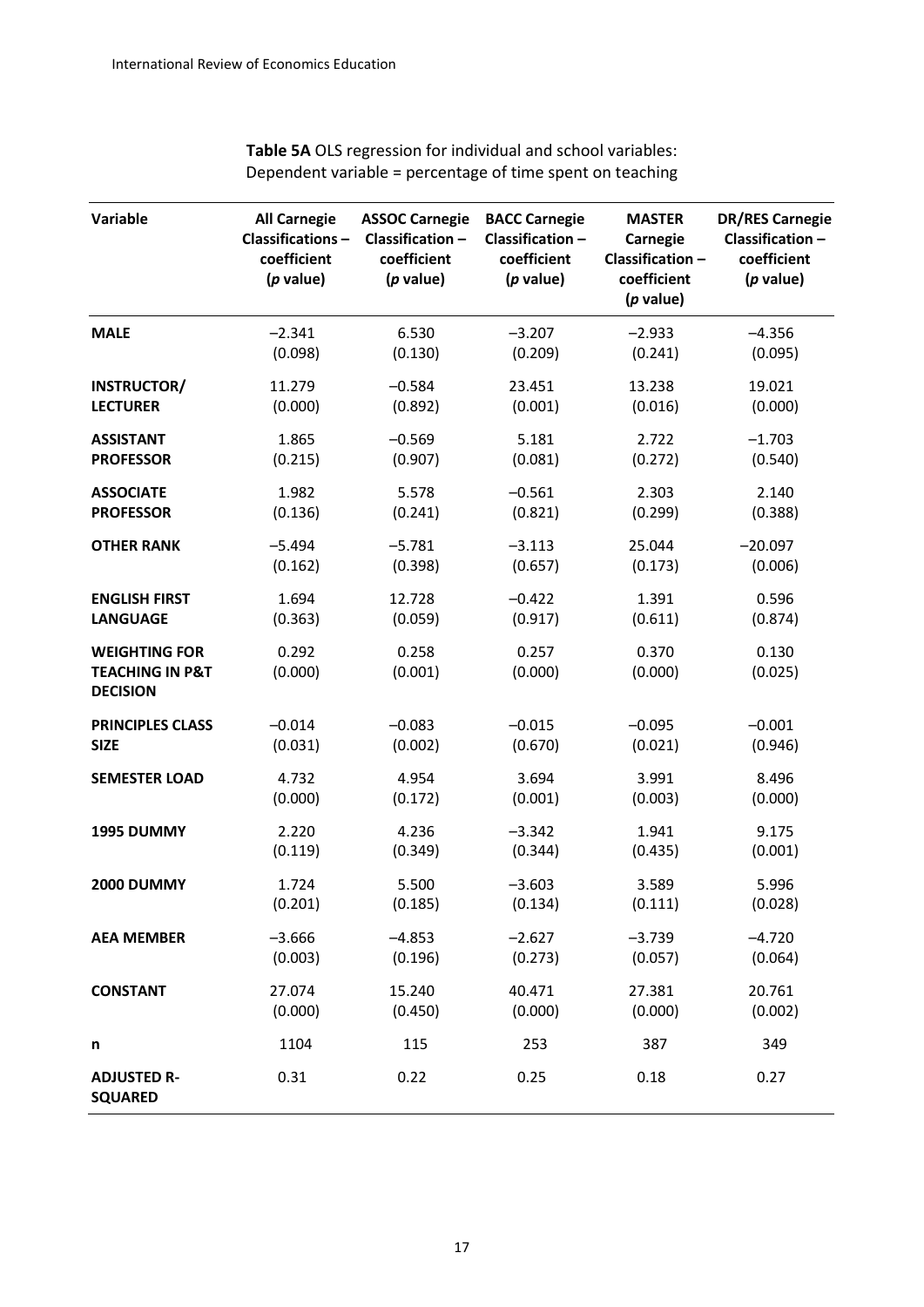| Variable                                                              | <b>All Carnegie</b><br>Classifications-<br>coefficient<br>(p value) | <b>ASSOC Carnegie</b><br>Classification-<br>coefficient<br>(p value) | <b>BACC Carnegie</b><br>Classification-<br>coefficient<br>(p value) | <b>MASTER</b><br>Carnegie<br>Classification-<br>coefficient<br>(p value) | <b>DR/RES Carnegie</b><br>Classification-<br>coefficient<br>(p value) |
|-----------------------------------------------------------------------|---------------------------------------------------------------------|----------------------------------------------------------------------|---------------------------------------------------------------------|--------------------------------------------------------------------------|-----------------------------------------------------------------------|
| <b>MALE</b>                                                           | 2.160                                                               | $-0.533$                                                             | 1.725                                                               | 3.443                                                                    | 2.300                                                                 |
|                                                                       | (0.056)                                                             | (0.806)                                                              | (0.399)                                                             | (0.053)                                                                  | (0.343)                                                               |
| INSTRUCTOR/                                                           | $-5.859$                                                            | 0.915                                                                | $-12.801$                                                           | $-10.706$                                                                | $-12.423$                                                             |
| <b>LECTURER</b>                                                       | (0.002)                                                             | (0.671)                                                              | (0.022)                                                             | (0.009)                                                                  | (0.002)                                                               |
| <b>ASSISTANT</b>                                                      | 4.567                                                               | $-1.254$                                                             | 1.853                                                               | 2.551                                                                    | 10.231                                                                |
| <b>PROFESSOR</b>                                                      | (0.000)                                                             | (0.611)                                                              | (0.431)                                                             | (0.149)                                                                  | (0.000)                                                               |
| <b>ASSOCIATE</b>                                                      | $-1.703$                                                            | $-4.577$                                                             | $-1.090$                                                            | $-0.010$                                                                 | $-2.902$                                                              |
| <b>PROFESSOR</b>                                                      | (0.108)                                                             | (0.057)                                                              | (0.580)                                                             | (0.995)                                                                  | (0.207)                                                               |
| <b>OTHER RANK</b>                                                     | $-2.774$                                                            | $-2.864$                                                             | $-4.252$                                                            | $-5.701$                                                                 | $-1.141$                                                              |
|                                                                       | (0.373)                                                             | (0.404)                                                              | (0.442)                                                             | (0.662)                                                                  | (0.866)                                                               |
| <b>ENGLISH FIRST</b>                                                  | $-7.990$                                                            | $-3.157$                                                             | $-6.676$                                                            | $-9.212$                                                                 | $-6.230$                                                              |
| <b>LANGUAGE</b>                                                       | (0.000)                                                             | (0.342)                                                              | (0.040)                                                             | (0.000)                                                                  | (0.074)                                                               |
| <b>WEIGHTING FOR</b><br><b>TEACHING IN P&amp;T</b><br><b>DECISION</b> | 0.265<br>(0.000)                                                    | 0.469<br>(0.000)                                                     | 0.251<br>(0.000)                                                    | 0.351<br>(0.000)                                                         | 0.161<br>(0.001)                                                      |
| <b>PRINCIPLES CLASS</b>                                               | 0.011                                                               | $-0.004$                                                             | 0.025                                                               | 0.040                                                                    | 0.007                                                                 |
| <b>SIZE</b>                                                           | (0.043)                                                             | (0.776)                                                              | (0.357)                                                             | (0.182)                                                                  | (0.388)                                                               |
| <b>SEMESTER LOAD</b>                                                  | $-4.664$                                                            | 1.238                                                                | $-4.487$                                                            | $-4.783$                                                                 | $-9.259$                                                              |
|                                                                       | (0.000)                                                             | (0.522)                                                              | (0.000)                                                             | (0.000)                                                                  | (0.000)                                                               |
| 1995 DUMMY                                                            | 2.071                                                               | 2.418                                                                | 4.980                                                               | $-0.003$                                                                 | 0.349                                                                 |
|                                                                       | (0.067)                                                             | (0.281)                                                              | (0.088)                                                             | (0.999)                                                                  | (0.886)                                                               |
| <b>2000 DUMMY</b>                                                     | $-0.419$                                                            | 0.797                                                                | 2.547                                                               | $-3.194$                                                                 | $-1.339$                                                              |
|                                                                       | (0.697)                                                             | (0.700)                                                              | (0.182)                                                             | (0.047)                                                                  | (0.597)                                                               |
| <b>AEA MEMBER</b>                                                     | 4.477                                                               | 5.951                                                                | 2.934                                                               | 4.514                                                                    | 5.349                                                                 |
|                                                                       | (0.000)                                                             | (0.001)                                                              | (0.124)                                                             | (0.001)                                                                  | (0.023)                                                               |
| Constant                                                              | 29.864                                                              | $-0.339$                                                             | 25.562                                                              | 28.881                                                                   | 45.940                                                                |
|                                                                       | (0.000)                                                             | (0.975)                                                              | (0.000)                                                             | (0.000)                                                                  | (0.000)                                                               |
| n                                                                     | 1097                                                                | 113                                                                  | 251                                                                 | 384                                                                      | 349                                                                   |
| <b>Adjusted R-Squared</b>                                             | 0.42                                                                | 0.24                                                                 | 0.38                                                                | 0.35                                                                     | 0.34                                                                  |

**Table 5B** OLS regression for individual and school variables: Dependent variable = percentage of time spent on research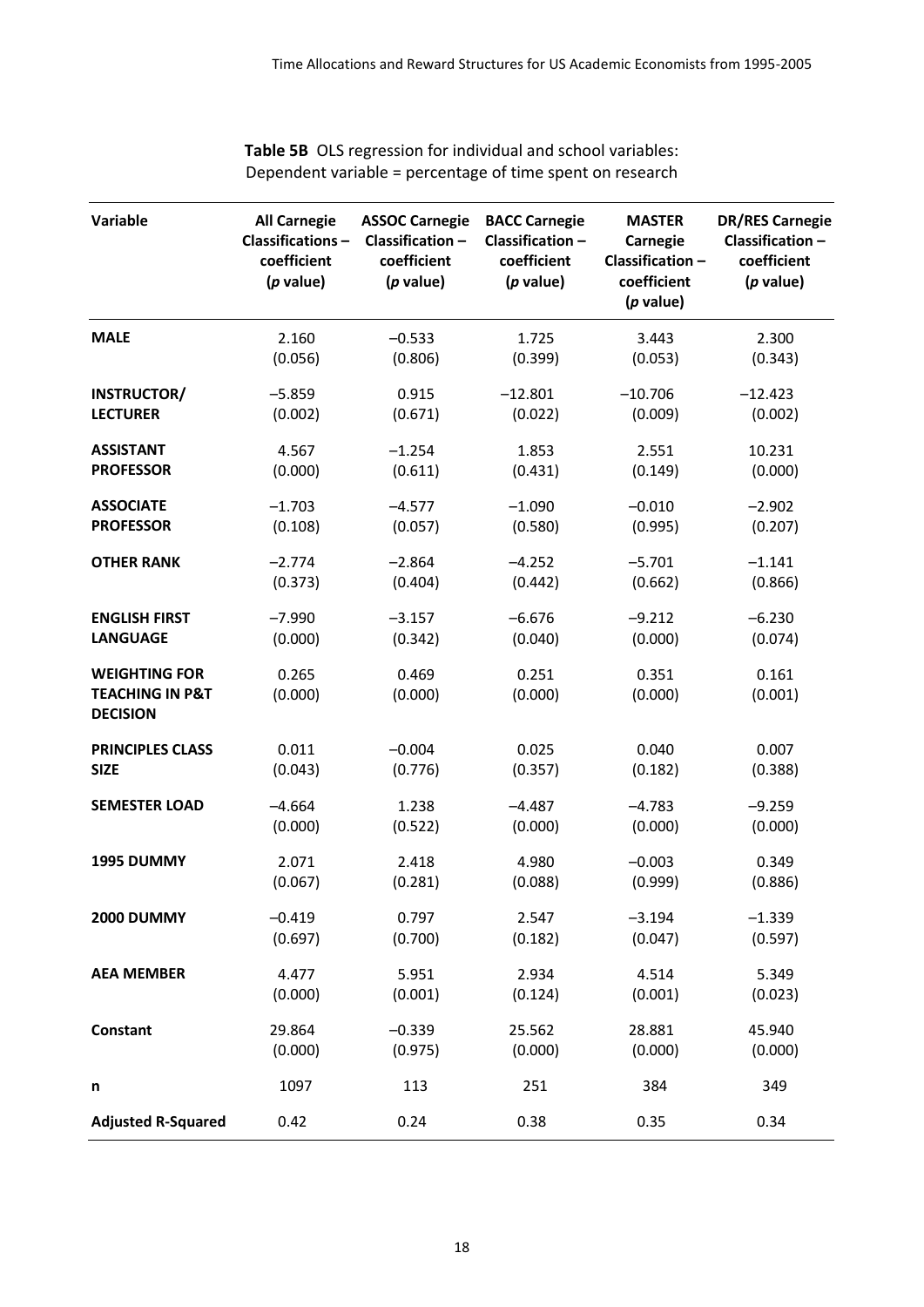Faculty members who spoke English as their first language generally spent significantly less time on research than non-native English speakers. This may be because the native-English speakers were more likely to be at schools that put more emphasis on teaching, while the non-native English speakers were more likely to be at schools that placed a higher value on research. Using a chi-squared test, we found a statistically significant difference in the distribution of native English speakers versus non-native English speakers across the different Carnegie classifications of schools. Specifically, there were fewer non-native speakers at Associate and Baccalaureate schools.

The signs on the variables for departmental weightings of teaching and research activities in promotion and tenure (P&T) decisions – as perceived by respondents – have the expected signs and the coefficients are significant. The same is true for variables on class size in principles courses and faculty semester teaching loads: at schools where principles classes are smaller and faculty members teach more courses, respondents report spending more time teaching and less time doing research – although these results are not always significant for the ranges of class sizes and teaching loads reported within a particular Carnegie group of schools.

The dummy variables indicating which annual survey a respondent completed are only significant in the teaching equation for the Doctoral/Research schools, and in the research equation for the overall sample only for the 1995 survey only at the 0.10 level. As noted above, the 1995 sample was the only group drawn largely from an AEA mailing list, and the AEA membership variable does indicate that economists who are AEA members report spending significantly more time on research and less time on teaching.

Noting that there are both gender and rank effects on how academic economists allocate their time, we used interaction terms to investigate whether women and men at different ranks allocate their time differently. First we looked at the effects of gender and gender\*rank interaction terms, while dropping the individual rank variables, to explore the effect gender may have on time allocations if women have different career paths and timelines across academic ranks, compared to males. Then we dropped the individual gender variable and used the different rank variables with the set of rank\*gender interaction terms, to investigate the effect of rank if the distribution of male and female faculty members across ranks is different. In both sets of estimations using interactive terms we drop the Other Rank respondents who were included in Table 5, to focus on respondents in regular faculty positions (i.e. ranks of Instructor/Lecturer, Assistant Professor, Associate Professor or Full Professor/Endowed Chairs).

As reported in Table 6A, investigating whether gender makes a difference in how time is allocated to teaching and research by faculty members with different ranks, we find that although males spend less time teaching there are statistically significantly positive interaction effects for males who are instructors. For the results from all types of schools, using an F-test to test the null hypothesis that the coefficients on MALE, MALE\*INSTRUCTOR, MALE\*ASSISTANTPROF, and MALE\*ASSOCPROF are all zeroes, we find an F value of 6.72 (with four degrees of freedom and 1069 observations) with a *p* value of 0.000. Therefore, we reject the null hypothesis and conclude that there is a difference between males and females. In the estimations for different types of Carnegie schools, we reject the null hypothesis at Baccalaureate and Doctoral/Research schools (with *p* values of 0.00) but not for Associate and Masters' schools (with p values of 0.73 and 0.13, respectively).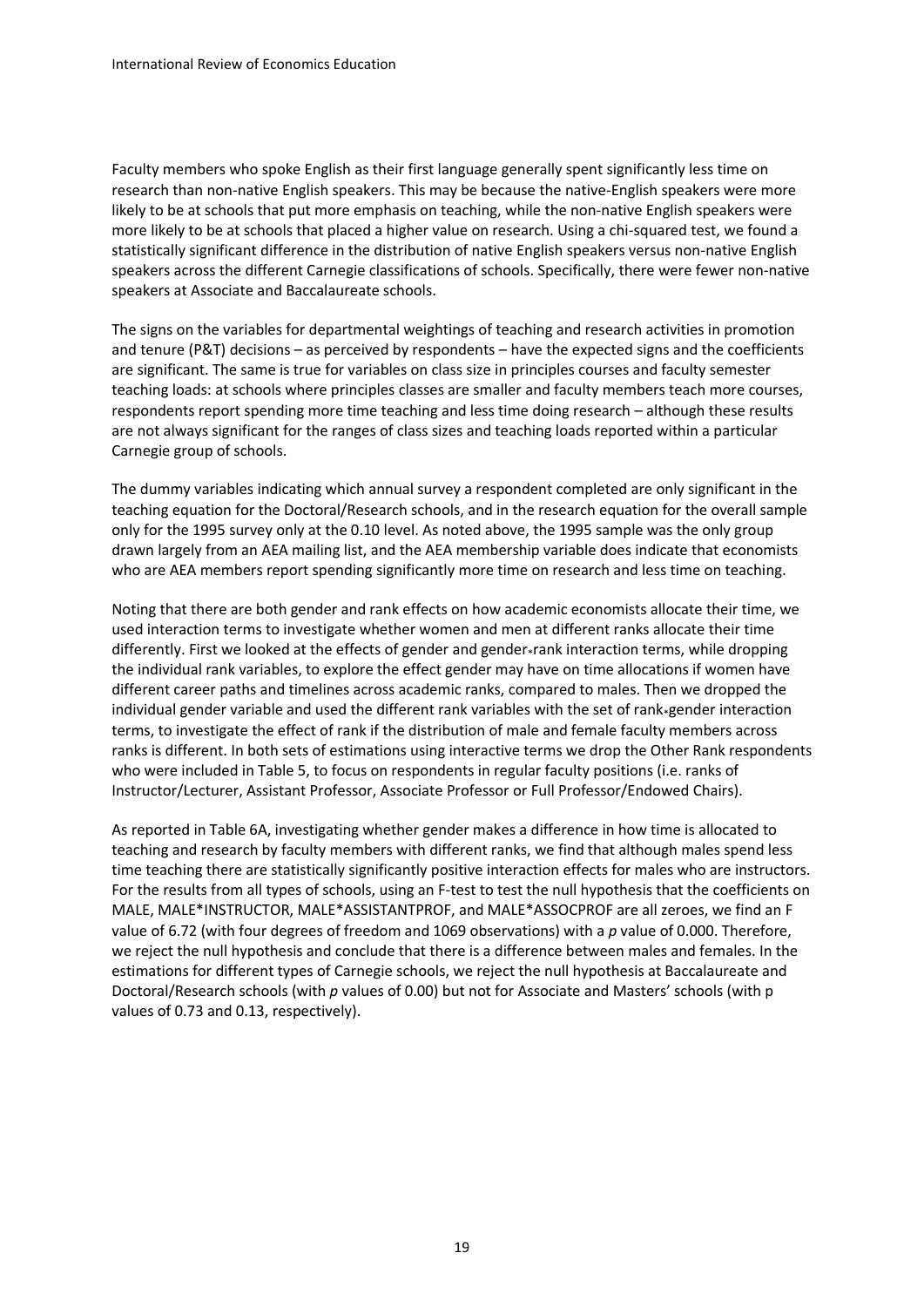| Variable                                                              | <b>All Carnegie</b><br>Classifications-<br>coefficient<br>$(p$ value) | <b>ASSOC Carnegie</b><br>Classification-<br>coefficient<br>$(p$ value) | <b>BACC Carnegie</b><br>Classification-<br>coefficient<br>$(p$ value) | <b>MASTER</b><br>Carnegie<br>Classification-<br>coefficient<br>$(p$ value) | <b>DR/RES Carnegie</b><br>Classification-<br>coefficient<br>$(p$ value) |
|-----------------------------------------------------------------------|-----------------------------------------------------------------------|------------------------------------------------------------------------|-----------------------------------------------------------------------|----------------------------------------------------------------------------|-------------------------------------------------------------------------|
| <b>MALE</b>                                                           | $-4.214$                                                              | 6.703                                                                  | $-3.585$                                                              | $-4.811$                                                                   | $-6.208$                                                                |
|                                                                       | (0.007)                                                               | (0.206)                                                                | (0.205)                                                               | (0.074)                                                                    | (0.030)                                                                 |
| MALE*INSTRUCTOR/                                                      | 12.423                                                                | $-1.616$                                                               | 27.128                                                                | 12.387                                                                     | 19.982                                                                  |
| <b>LECTURER</b>                                                       | (0.000)                                                               | (0.736)                                                                | (0.000)                                                               | (0.040)                                                                    | (0.000)                                                                 |
| <b>MALE*ASSISTANT</b>                                                 | 0.442                                                                 | $-2.296$                                                               | 4.886                                                                 | 0.588                                                                      | $-3.046$                                                                |
| <b>PROFESSOR</b>                                                      | (0.261)                                                               | (0.670)                                                                | (0.142)                                                               | (0.833)                                                                    | (0.333)                                                                 |
| <b>MALE*ASSOCIATE</b>                                                 | 1.548                                                                 | 0.677                                                                  | $-1.268$                                                              | 2.682                                                                      | 2.234                                                                   |
| <b>PROFESSOR</b>                                                      | (0.278)                                                               | (0.897)                                                                | (0.635)                                                               | (0.263)                                                                    | (0.400)                                                                 |
| <b>ENGLISH FIRST</b>                                                  | 1.775                                                                 | 12.396                                                                 | $-0.885$                                                              | 1.575                                                                      | 0.985                                                                   |
| <b>LANGUAGE</b>                                                       | (0.335)                                                               | (0.066)                                                                | (0.820)                                                               | (0.566)                                                                    | (0.792)                                                                 |
| <b>WEIGHTING for</b><br><b>TEACHING in P&amp;T</b><br><b>DECISION</b> | 0.289<br>(0.000)                                                      | 0.237<br>(0.004)                                                       | 0.249<br>(0.000)                                                      | 0.367<br>(0.000)                                                           | 0.159<br>(0.007)                                                        |
| PRINCIPLES CLASS SIZE                                                 | $-0.015$                                                              | $-0.087$                                                               | 0.007                                                                 | $-0.100$                                                                   | $-0.001$                                                                |
|                                                                       | (0.026)                                                               | (0.001)                                                                | (0.840)                                                               | (0.015)                                                                    | (0.888)                                                                 |
| <b>SEMESTER LOAD</b>                                                  | 4.765                                                                 | 5.171                                                                  | 3.923                                                                 | 4.059                                                                      | 8.406                                                                   |
|                                                                       | (0.000)                                                               | (0.158)                                                                | (0.000)                                                               | (0.003)                                                                    | (0.000)                                                                 |
| 1995 DUMMY                                                            | 2.431                                                                 | 6.069                                                                  | $-3.240$                                                              | 1.667                                                                      | 8.195                                                                   |
|                                                                       | (0.088)                                                               | (0.200)                                                                | (0.342)                                                               | (0.505)                                                                    | (0.002)                                                                 |
| <b>2000 DUMMY</b>                                                     | 1.700                                                                 | 6.042                                                                  | $-2.769$                                                              | 3.158                                                                      | 5.314                                                                   |
|                                                                       | (0.206)                                                               | (0.151)                                                                | (0.239)                                                               | (0.163)                                                                    | (0.051)                                                                 |
| <b>AEA MEMBER</b>                                                     | $-4.039$                                                              | $-5.834$                                                               | $-2.878$                                                              | $-3.636$                                                                   | $-6.127$                                                                |
|                                                                       | (0.001)                                                               | (0.146)                                                                | (0.215)                                                               | (0.065)                                                                    | (0.016)                                                                 |
| <b>Constant</b>                                                       | 29.481                                                                | 17.050                                                                 | 40.465                                                                | 29.767                                                                     | 23.345                                                                  |
|                                                                       | (0.000)                                                               | (0.407)                                                                | (0.000)                                                               | (0.000)                                                                    | (0.000)                                                                 |
| n                                                                     | 1081                                                                  | 106                                                                    | 247                                                                   | 386                                                                        | 342                                                                     |
| <b>Adjusted R-squared</b>                                             | 0.31                                                                  | 0.23                                                                   | 0.27                                                                  | 0.18                                                                       | 0.27                                                                    |

**Table 6A** OLS regression with interaction terms investigating gender and career paths: Dependent variable = percentage of time spent on teaching

We also investigated the gender and rank interactions using the percentage of time spent on Research as the dependent variable. As reported in Table 6B, we found there are statistically significant negative interaction effects for males who are instructors and positive interaction effects for males who are assistant professors. Once again using an F-test to test the null hypothesis that the coefficients on MALE, MALE\*INSTRUCTOR, MALE\*ASSISTANTPROF, and MALE\*ASSOCPROF are all zeroes, for the results from all types of schools we find an F value of 10.65 (with four degrees of freedom and 1062 observations)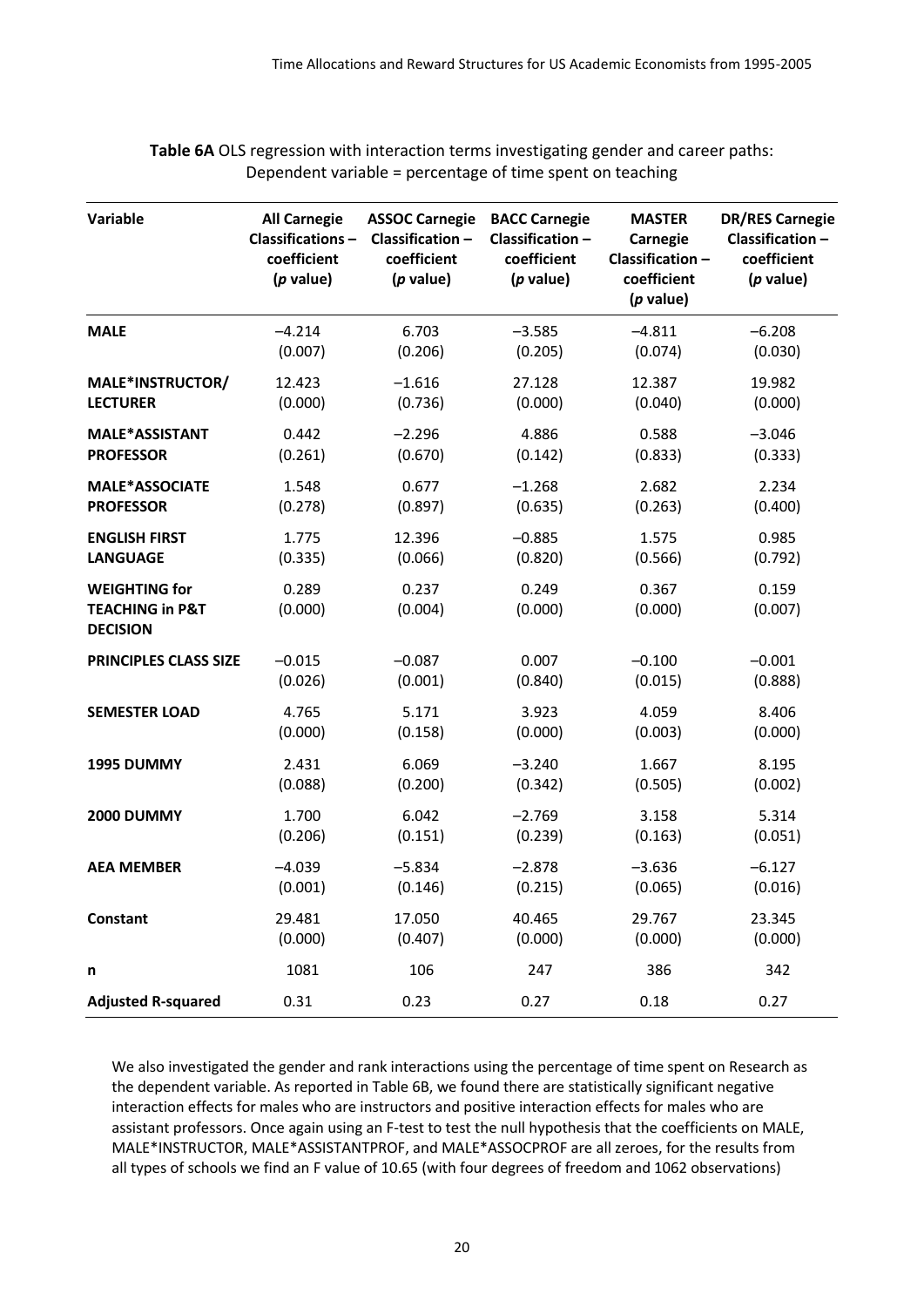with a p value of 0.000 and again reject the null hypothesis of no difference between males and females. In the estimations for different types of Carnegie schools, we reject the null hypothesis at Master's and Doctoral/Research schools (with *p* values of 0.01 and 0.00 respectively), but not for Associate and Baccalaureate schools (with *p* values of 0.42 and 0.49, respectively).

| Variable                                                              | <b>All Carnegie</b><br>Classifications-<br>coefficient<br>$(p$ value) | <b>ASSOC Carnegie</b><br>Classification-<br>coefficient<br>$(p$ value) | <b>BACC Carnegie</b><br>Classification-<br>coefficient<br>$(p$ value) | <b>MASTER</b><br>Carnegie<br>Classification-<br>coefficient<br>(p value) | <b>DR/RES Carnegie</b><br>Classification-<br>coefficient<br>$(p$ value) |
|-----------------------------------------------------------------------|-----------------------------------------------------------------------|------------------------------------------------------------------------|-----------------------------------------------------------------------|--------------------------------------------------------------------------|-------------------------------------------------------------------------|
| <b>MALE</b>                                                           | 0.855                                                                 | 0.574                                                                  | 0.515                                                                 | 2.537                                                                    | $-0.673$                                                                |
|                                                                       | (0.490)                                                               | (0.833)                                                                | (0.821)                                                               | (0.184)                                                                  | (0.795)                                                                 |
| MALE*INSTRUCTOR/                                                      | $-7.222$                                                              | $-0.409$                                                               | $-9.389$                                                              | $-11.125$                                                                | $-16.213$                                                               |
| <b>LECTURER</b>                                                       | (0.001)                                                               | (0.866)                                                                | (0.116)                                                               | (0.013)                                                                  | (0.000)                                                                 |
| <b>MALE*ASSISTANT</b>                                                 | 5.527                                                                 | $-1.803$                                                               | 1.894                                                                 | 3.596                                                                    | 12.358                                                                  |
| <b>PROFESSOR</b>                                                      | (0.000)                                                               | (0.503)                                                                | (0.478)                                                               | (0.071)                                                                  | (0.000)                                                                 |
| <b>MALE*ASSOCIATE</b>                                                 | $-1.796$                                                              | $-4.855$                                                               | $-0.105$                                                              | $-0.108$                                                                 | $-3.764$                                                                |
| <b>PROFESSOR</b>                                                      | (0.114)                                                               | (0.068)                                                                | (0.961)                                                               | (0.949)                                                                  | (0.119)                                                                 |
| <b>ENGLISH FIRST</b>                                                  | $-8.201$                                                              | $-3.181$                                                               | $-7.058$                                                              | $-9.406$                                                                 | $-6.491$                                                                |
| <b>LANGUAGE</b>                                                       | (0.000)                                                               | (0.347)                                                                | (0.026)                                                               | (0.000)                                                                  | (0.056)                                                                 |
| <b>WEIGHTING for</b><br><b>RESEARCH in P&amp;T</b><br><b>DECISION</b> | 0.264<br>(0.000)                                                      | 0.477<br>(0.000)                                                       | 0.243<br>(0.000)                                                      | 0.354<br>(0.000)                                                         | 0.155<br>(0.001)                                                        |
| <b>PRINCIPLES CLASS</b>                                               | 0.012                                                                 | $-0.005$                                                               | 0.008                                                                 | 0.040                                                                    | 0.008                                                                   |
| <b>SIZE</b>                                                           | (0.030)                                                               | (0.717)                                                                | (0.771)                                                               | (0.177)                                                                  | (0.281)                                                                 |
| <b>SEMESTER LOAD</b>                                                  | $-4.704$                                                              | 1.346                                                                  | $-4.620$                                                              | $-4.735$                                                                 | $-9.583$                                                                |
|                                                                       | (0.000)                                                               | (0.499)                                                                | (0.000)                                                               | (0.000)                                                                  | (0.000)                                                                 |
| 1995 DUMMY                                                            | 2.042                                                                 | 2.142                                                                  | 4.855                                                                 | 0.449                                                                    | 0.498                                                                   |
|                                                                       | (0.071)                                                               | (0.368)                                                                | (0.091)                                                               | (0.801)                                                                  | (0.833)                                                                 |
| <b>2000 DUMMY</b>                                                     | $-0.175$                                                              | 0.616                                                                  | 2.716                                                                 | $-2.802$                                                                 | $-0.768$                                                                |
|                                                                       | (0.870)                                                               | (0.772)                                                                | (0.150)                                                               | (0.082)                                                                  | (0.755)                                                                 |
| <b>AEA MEMBER</b>                                                     | 4.545                                                                 | 5.053                                                                  | 3.327                                                                 | 4.504                                                                    | 5.630                                                                   |
|                                                                       | (0.000)                                                               | (0.011)                                                                | (0.075)                                                               | (0.001)                                                                  | (0.014)                                                                 |
| <b>Constant</b>                                                       | 31.164                                                                | $-0.986$                                                               | 27.532                                                                | 29.220                                                                   | 49.494                                                                  |
|                                                                       | (0.000)                                                               | (0.929)                                                                | (0.000)                                                               | (0.000)                                                                  | (0.000)                                                                 |
| n                                                                     | 1074                                                                  | 104                                                                    | 245                                                                   | 383                                                                      | 342                                                                     |
| <b>Adjusted R-squared</b>                                             | 0.42                                                                  | 0.22                                                                   | 0.37                                                                  | 0.36                                                                     | 0.36                                                                    |

**Table 6B** OLS regression with interaction terms investigating gender and career paths: Dependent variable = percentage of time spent on research

Finally, as reported in Tables 7A and 7B, we investigate the possible effect of rank that might be related to differences in the distribution of men and women across different ranks. We found that all of the ranks listed in the table spend more time teaching than the omitted category of full professors and endowed chairs, except for Instructors and Assistant Professors at Associate Schools, where teaching loads for all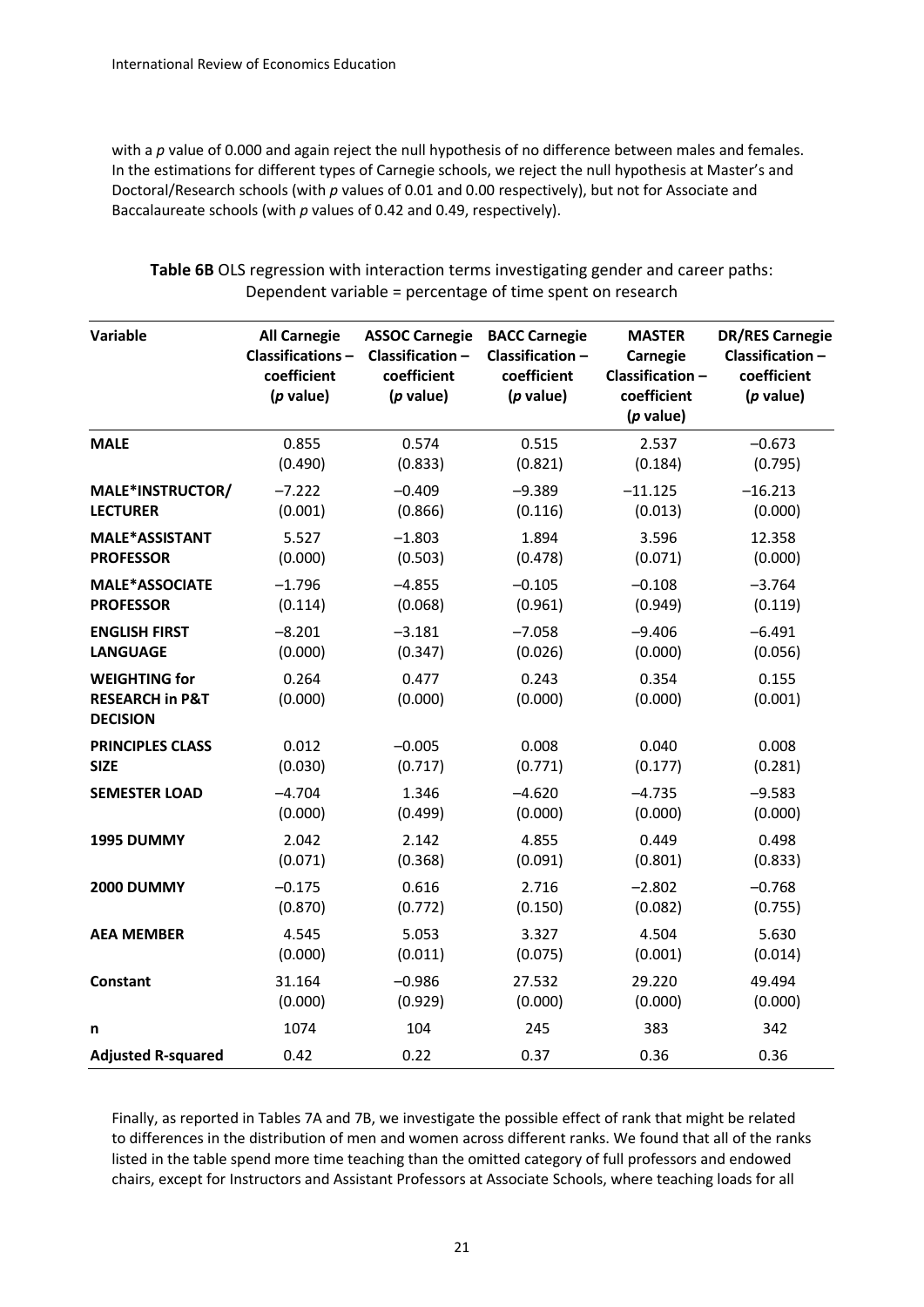faculty members are very high. In the results for all schools we find statistically significant negative interaction effects for male assistant professors. Using an F-test to test the null hypothesis that therefore reject the null hypothesis to conclude that rank and gender interact. In the estimations for different types of Carnegie schools we reject the null hypothesis for Baccalaureate and Doctoral/Research schools (with *p* values of 0.00), but not for Associate and Master's schools (with *p* values of 0.43 and 0.07, respectively).

| <b>Variable</b>                                                       | <b>All Carnegie</b><br>Classifications-<br>coefficient<br>$(p$ value) | <b>ASSOC Carnegie</b><br>Classification-<br>coefficient<br>$(p$ value) | <b>BACC Carnegie</b><br>Classification-<br>coefficient<br>$(p$ value) | <b>MASTER</b><br>Carnegie<br>Classification-<br>coefficient<br>$(p$ value) | <b>DR/RES Carnegie</b><br>Classification-<br>coefficient<br>$(p$ value) |
|-----------------------------------------------------------------------|-----------------------------------------------------------------------|------------------------------------------------------------------------|-----------------------------------------------------------------------|----------------------------------------------------------------------------|-------------------------------------------------------------------------|
| INSTRUCTOR/                                                           | 7.872                                                                 | $-6.870$                                                               | 6.421                                                                 | 18.180                                                                     | 18.608                                                                  |
| <b>LECTURER</b>                                                       | (0.086)                                                               | (0.360)                                                                | (0.694)                                                               | (0.164)                                                                    | (0.012)                                                                 |
| <b>ASSISTANT</b>                                                      | 6.435                                                                 | $-5.279$                                                               | 8.137                                                                 | 9.273                                                                      | 4.660                                                                   |
| <b>PROFESSOR</b>                                                      | (0.005)                                                               | (0.598)                                                                | (0.063)                                                               | (0.014)                                                                    | (0.241)                                                                 |
| <b>ASSOCIATE</b>                                                      | 4.461                                                                 | 19.819                                                                 | 1.972                                                                 | 1.719                                                                      | 5.548                                                                   |
| <b>PROFESSOR</b>                                                      | (0.060)                                                               | (0.052)                                                                | (0.608)                                                               | (0.685)                                                                    | (0.204)                                                                 |
| MALE*INSTRUCTOR/                                                      | 4.603                                                                 | 7.509                                                                  | 20.624                                                                | $-5.834$                                                                   | 1.390                                                                   |
| <b>LECTURER</b>                                                       | (0.367)                                                               | (0.336)                                                                | (0.245)                                                               | (0.682)                                                                    | (0.870)                                                                 |
| <b>MALE*ASSISTANT</b>                                                 | $-5.948$                                                              | 5.843                                                                  | $-3.374$                                                              | $-8.637$                                                                   | $-8.049$                                                                |
| <b>PROFESSOR</b>                                                      | (0.019)                                                               | (0.576)                                                                | (0.489)                                                               | (0.039)                                                                    | (0.071)                                                                 |
| <b>MALE*ASSOCIATE</b>                                                 | $-2.854$                                                              | $-16.976$                                                              | $-3.255$                                                              | 0.995                                                                      | $-3.642$                                                                |
| <b>PROFESSOR</b>                                                      | (0.247)                                                               | (0.113)                                                                | (0.415)                                                               | (0.821)                                                                    | (0.420)                                                                 |
| <b>ENGLISH FIRST</b>                                                  | 1.808                                                                 | 12.007                                                                 | $-0.539$                                                              | 1.648                                                                      | 0.836                                                                   |
| <b>LANGUAGE</b>                                                       | (0.327)                                                               | (0.074)                                                                | (0.891)                                                               | (0.547)                                                                    | (0.823)                                                                 |
| <b>WEIGHTING for</b><br><b>TEACHING in P&amp;T</b><br><b>DECISION</b> | 0.291<br>(0.000)                                                      | 0.280<br>(0.001)                                                       | 0.256<br>(0.000)                                                      | 0.370<br>(0.000)                                                           | 0.143<br>(0.017)                                                        |
| <b>CLASS SIZE</b>                                                     | $-0.015$                                                              | $-0.084$                                                               | $-0.010$                                                              | $-0.095$                                                                   | $-0.002$                                                                |
|                                                                       | (0.028)                                                               | (0.001)                                                                | (0.764)                                                               | (0.022)                                                                    | (0.808)                                                                 |
| <b>SEMESTER LOAD</b>                                                  | 4.722                                                                 | 5.130                                                                  | 3.747                                                                 | 4.074                                                                      | 8.577                                                                   |
|                                                                       | (0.000)                                                               | (0.156)                                                                | (0.000)                                                               | (0.003)                                                                    | (0.000)                                                                 |
| 1995 DUMMY                                                            | 2.188                                                                 | 5.672                                                                  | $-3.610$                                                              | 1.390                                                                      | 8.629                                                                   |
|                                                                       | (0.124)                                                               | (0.227)                                                                | (0.291)                                                               | (0.579)                                                                    | (0.001)                                                                 |
| <b>2000 DUMMY</b>                                                     | 1.620                                                                 | 6.447                                                                  | $-3.151$                                                              | 3.173                                                                      | 5.639                                                                   |
|                                                                       | (0.228)                                                               | (0.123)                                                                | (0.179)                                                               | (0.162)                                                                    | (0.039)                                                                 |
| <b>AEA MEMBER</b>                                                     | $-4.013$                                                              | $-4.280$                                                               | $-2.896$                                                              | $-3.758$                                                                   | $-5.232$                                                                |
|                                                                       | (0.001)                                                               | (0.267)                                                                | (0.218)                                                               | (0.055)                                                                    | (0.041)                                                                 |
| <b>Constant</b>                                                       | 25.301                                                                | 17.757                                                                 | 36.918                                                                | 24.533                                                                     | 16.808                                                                  |
|                                                                       | (0.000)                                                               | (0.375)                                                                | (0.000)                                                               | (0.000)                                                                    | (0.008)                                                                 |
| n                                                                     | 1081                                                                  | 106                                                                    | 247                                                                   | 386                                                                        | 342                                                                     |
| <b>Adjusted R-squared</b>                                             | 0.32                                                                  | 0.25                                                                   | 0.27                                                                  | 0.18                                                                       | 0.27                                                                    |

**Table 7A** OLS regression with interaction terms investigating gender distribution across rank: Dependent variable = percentage of time spent on teaching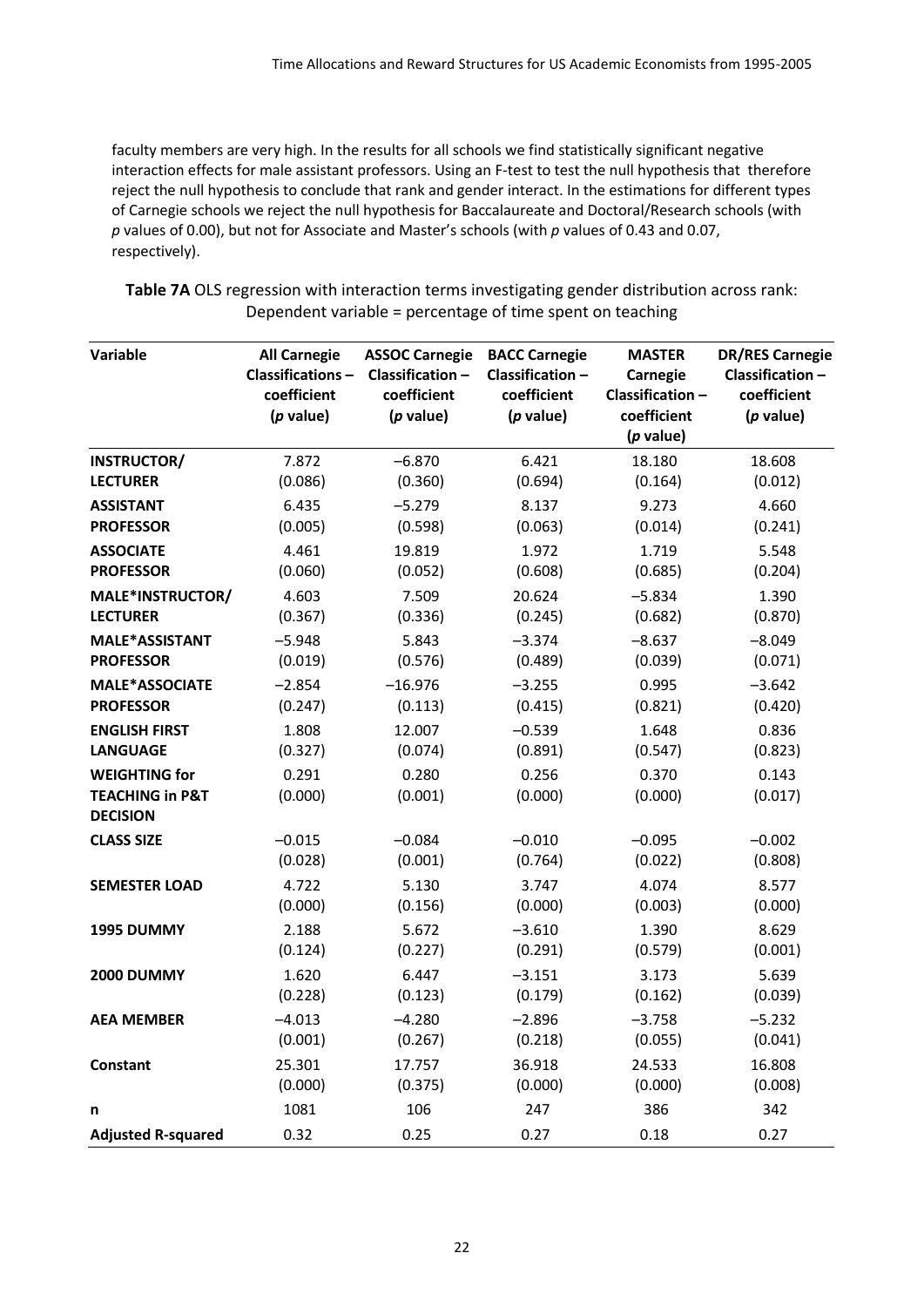**Table 7B** OLS regression with interaction terms investigating gender distribution across rank: Dependent variable = percentage of time spent on research

| Variable                                                              | <b>All Carnegie</b><br>Classifications-<br>coefficient<br>$(p$ value) | <b>ASSOC Carnegie</b><br>Classification-<br>coefficient<br>$(p$ value) | <b>BACC Carnegie</b><br>Classification-<br>coefficient<br>(p value) | <b>MASTER</b><br>Carnegie<br>Classification-<br>coefficient<br>$(p$ value) | <b>DR/RES Carnegie</b><br>Classification-<br>coefficient<br>$(p$ value) |
|-----------------------------------------------------------------------|-----------------------------------------------------------------------|------------------------------------------------------------------------|---------------------------------------------------------------------|----------------------------------------------------------------------------|-------------------------------------------------------------------------|
| INSTRUCTOR/                                                           | $-2.434$                                                              | 3.963                                                                  | $-28.634$                                                           | $-10.741$                                                                  | $-5.225$                                                                |
| <b>LECTURER</b>                                                       | (0.503)                                                               | (0.299)                                                                | (0.028)                                                             | (0.249)                                                                    | (0.431)                                                                 |
| <b>ASSISTANT</b>                                                      | 0.994                                                                 | $-1.438$                                                               | 1.207                                                               | $-2.497$                                                                   | 4.644                                                                   |
| <b>PROFESSOR</b>                                                      | (0.585)                                                               | (0.817)                                                                | (0.729)                                                             | (0.353)                                                                    | (0.199)                                                                 |
| <b>ASSOCIATE</b>                                                      | $-2.460$                                                              | $-4.828$                                                               | $-2.967$                                                            | $-1.932$                                                                   | $-0.958$                                                                |
| <b>PROFESSOR</b>                                                      | (0.192)                                                               | (0.347)                                                                | (0.338)                                                             | (0.523)                                                                    | (0.809)                                                                 |
| MALE*INSTRUCTOR/                                                      | $-4.749$                                                              | $-3.977$                                                               | 18.826                                                              | $-0.188$                                                                   | $-11.050$                                                               |
| <b>LECTURER</b>                                                       | (0.242)                                                               | (0.306)                                                                | (0.182)                                                             | (0.985)                                                                    | (0.148)                                                                 |
| <b>MALE*ASSISTANT</b>                                                 | 4.612                                                                 | 0.054                                                                  | 0.584                                                               | 6.258                                                                      | 7.892                                                                   |
| <b>PROFESSOR</b>                                                      | (0.022)                                                               | (0.993)                                                                | (0.881)                                                             | (0.036)                                                                    | (0.052)                                                                 |
| <b>MALE*ASSOCIATE</b>                                                 | 0.742                                                                 | 0.325                                                                  | 2.397                                                               | 2.008                                                                      | $-2.668$                                                                |
| <b>PROFESSOR</b>                                                      | (0.704)                                                               | (0.952)                                                                | (0.455)                                                             | (0.522)                                                                    | (0.517)                                                                 |
| <b>ENGLISH FIRST</b>                                                  | $-8.064$                                                              | $-3.341$                                                               | $-6.466$                                                            | $-9.386$                                                                   | $-6.210$                                                                |
| <b>LANGUAGE</b>                                                       | (0.000)                                                               | (0.326)                                                                | (0.041)                                                             | (0.000)                                                                    | (0.068)                                                                 |
| <b>WEIGHTING for</b><br><b>RESEARCH in P&amp;T</b><br><b>DECISION</b> | 0.263<br>(0.000)                                                      | 0.474<br>(0.000)                                                       | 0.261<br>(0.000)                                                    | 0.355<br>(0.000)                                                           | 0.151<br>(0.002)                                                        |
| <b>CLASS SIZE</b>                                                     | 0.012                                                                 | $-0.005$                                                               | 0.006                                                               | 0.037                                                                      | 0.008                                                                   |
|                                                                       | (0.030)                                                               | (0.726)                                                                | (0.816)                                                             | (0.216)                                                                    | (0.257)                                                                 |
| <b>SEMESTER LOAD</b>                                                  | $-4.725$                                                              | 1.035                                                                  | $-4.653$                                                            | $-4.767$                                                                   | $-9.627$                                                                |
|                                                                       | (0.000)                                                               | (0.603)                                                                | (0.000)                                                             | (0.000)                                                                    | (0.000)                                                                 |
| 1995 DUMMY                                                            | 2.038                                                                 | 2.240                                                                  | 5.173                                                               | 0.443                                                                      | 0.159                                                                   |
|                                                                       | (0.072)                                                               | (0.348)                                                                | (0.069)                                                             | (0.804)                                                                    | (0.947)                                                                 |
| 2000 DUMMY                                                            | $-0.221$                                                              | 0.653                                                                  | 2.707                                                               | $-2.917$                                                                   | $-1.008$                                                                |
|                                                                       | (0.836)                                                               | (0.760)                                                                | (0.147)                                                             | (0.073)                                                                    | (0.684)                                                                 |
| <b>AEA MEMBER</b>                                                     | 4.440                                                                 | 5.232                                                                  | 2.561                                                               | 4.489                                                                      | 5.162                                                                   |
|                                                                       | (0.000)                                                               | (0.007)                                                                | (0.172)                                                             | (0.001)                                                                    | (0.026)                                                                 |
| Constant                                                              | 32.003                                                                | 0.790                                                                  | 27.859                                                              | 31.828                                                                     | 49.324                                                                  |
|                                                                       | (0.000)                                                               | (0.942)                                                                | (0.000)                                                             | (0.000)                                                                    | (0.000)                                                                 |
| n                                                                     | 1074                                                                  | 104                                                                    | 245                                                                 | 383                                                                        | 342                                                                     |
| <b>Adjusted R-squared</b>                                             | 0.42                                                                  | 0.22                                                                   | 0.38                                                                | 0.35                                                                       | 0.36                                                                    |

Looking at the same question but using the percentage of time spent on Research as the dependent variable, with results reported in Table 7B, we found significantly positive interaction effects for male assistant professors. In the results for all schools, using an F-test to test the null hypothesis that the coefficients on the rank variables and all of the gender and rank interaction terms are zeroes, we find an F value of 7.46 (for six degrees of freedom and 1060 observations), with a *p* value of 0.000, and reject the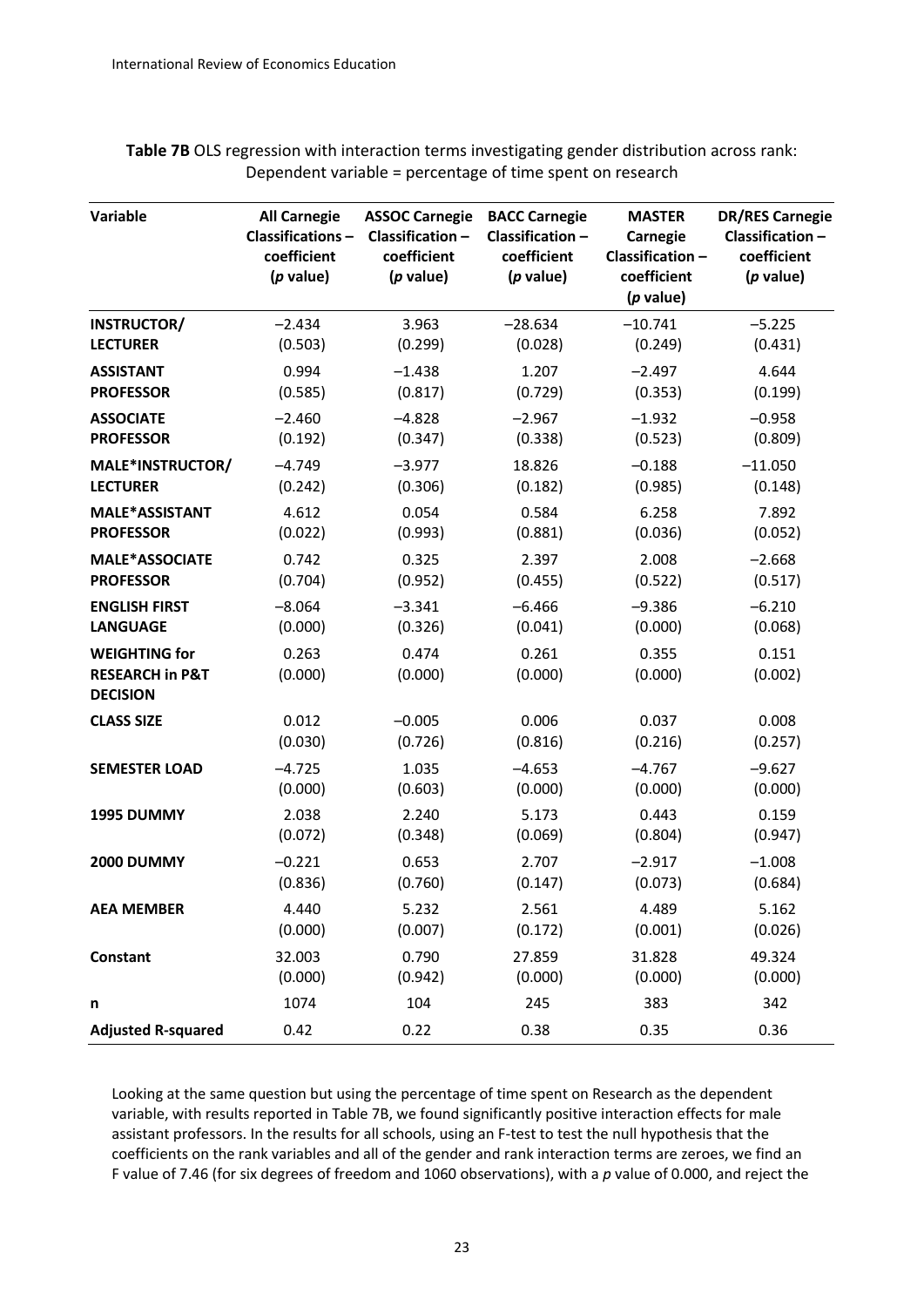null hypothesis that rank and gender do not interact. In the estimations for different types of Carnegie schools we reject the null hypothesis for Master's and Doctoral/Research schools (with *p* values of 0.03, and 0.00, respectively), but not for Associate and Baccalaureate schools (with *p* values of 0.40 and 0.16, respectively).

Taken together, these results suggest that male and female faculty members behave differently, particularly at the rank of assistant professor, with males reporting that they spend more time doing research than females. The typical ages for assistant professors are the same ages at which it is most common for families to have young children, so female faculty members are perhaps spending more time in child bearing, child care, and other household production activities. They might also be working at different kinds of schools, either due to their own preferences and self-selection of jobs or because of differences in the job offers they receive. We compared the gender distribution across Carnegie classifications using a Chi-squared test and fail to reject the null hypothesis whether the Research and Doctoral classifications are combined or not. Specifically, combining the classifications we find  $\chi^2_{3}$  = 2.44 with a p value of 0.487, and not combining the classifications we find  $\chi^2$ <sub>4</sub> = 7.47 with a p value of 0.113.

# **5. Conclusions, policy implications, and some speculations**

Although we noted some periods in which departmental incentives for teaching versus research exhibited modest changes, in general across all types of schools the incentive structures and faculty behaviours are more notable for stability than for change. However, there are important and persistent differences in incentives and behaviours across different types of schools – measured here using Carnegie classifications – and for faculty members with different personal characteristics, including gender and academic rank.

Salary differentials for US economists at research versus teaching institutions have increased sharply over the past decade, as reflected in annual reports that appear in the *American Economic Review: Papers and Proceedings*. Adding that observation to our findings from these survey data raises and highlights an interesting and provocative question: are we witnessing an increasingly sharp demarcation between 'two nations' of economics departments, based on which departments have faculty who regularly publish in established economics journals and which do not? Economists at different kinds of schools appear to perceive these kinds of differences in the incentive structures they face, and allocate their time in different ways in response to those incentives. But at the same time, at all kinds of schools academic economists report devoting a disproportionate amount of time to teaching, compared to their perceptions of how teaching and research are rewarded at their schools.

The finding that rank affects how economists at different points in their academic careers allocate time to teaching and research activities is not surprising or necessarily troubling. But considered together with the apparent differences in career patterns or choices for male and female economists, which affect the distribution of time to teaching and research activities, this may represent an important issue that deserves more investigation and discussion. The gender finding is in some ways the most interesting and challenging issue to face and interpret. But the truth is earlier research in economic education has not been able to provide conclusive answers on why females are less likely to major in economics than males at the undergraduate level (at least in the United States), or to go on to graduate school and faculty positions at all kinds of schools. Some of the possible answers that have been suggested for these outcomes, such as gender role-model effects from female faculty to female students, have been heavily discounted or at least not well or consistently supported.

Similarly, at a very general level it could be suggested that positions in research/doctoral schools require greater time commitments to succeed and remain current with research skills and knowledge, and entail more risk in receiving tenure and salary increases. That could lead many female economists who want to have children and be very active in child care to seek positions in teaching schools; or female economists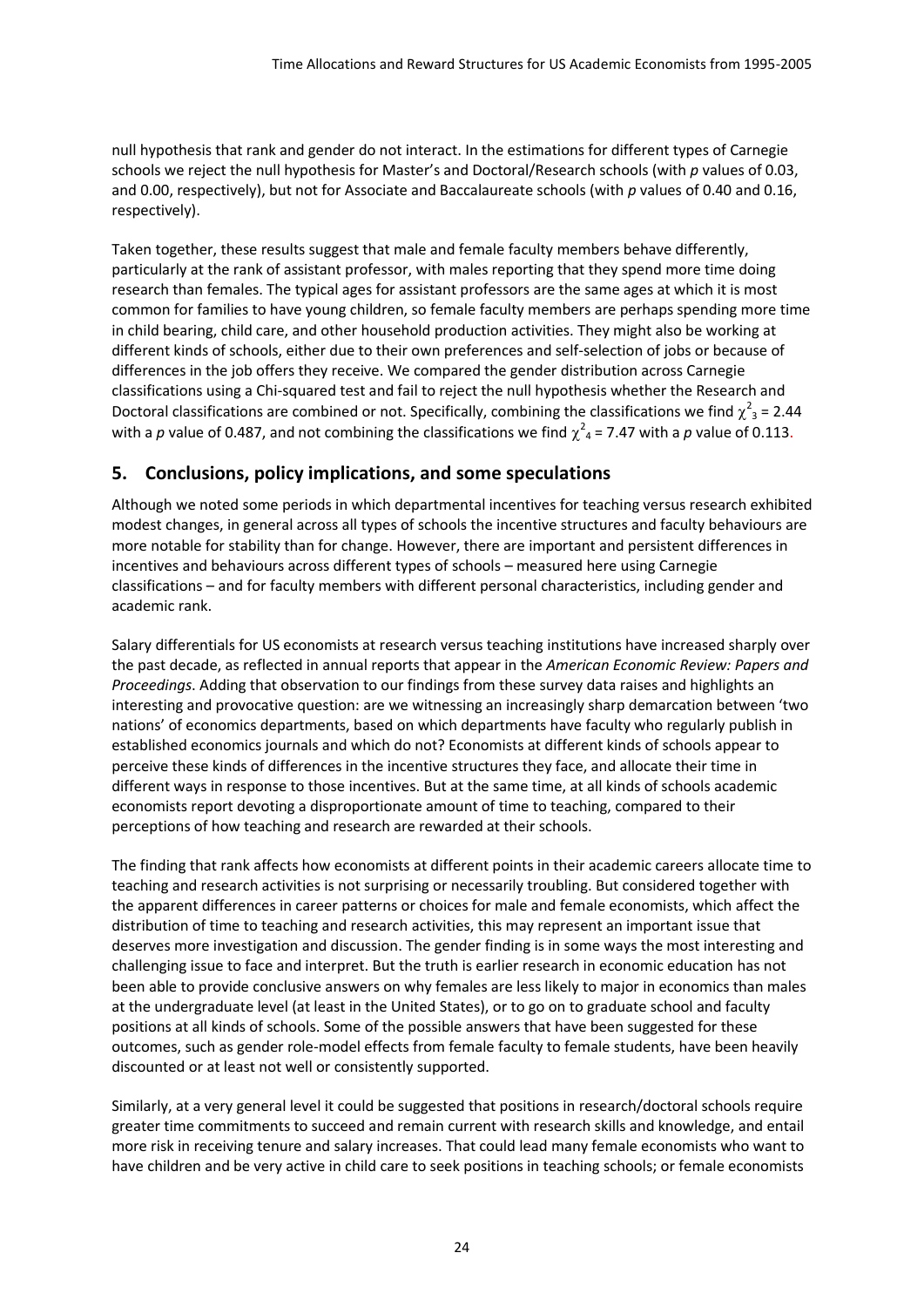might find teaching relatively more rewarding than males, on average. But it is also possible that predominantly male faculty in large, research departments engage in (statistical) discrimination against females in hiring or promotion decisions. Our findings cannot confirm or refute any of these possible explanations.

Moreover, considering the gender issue across academic fields and at other age levels further complicates things. For example, there are technical fields (notably science and medicine) that women today pursue far more than they did in the past, and at much higher levels than we see in economics. And the attitudes and experiences female students have at the precollege level are almost certainly important in shaping their choice of majors in general, and their early decision not to major in economics in particular. At the precollege level, gender differences are already widely observed in economics assessments, and perceptions (including peer perceptions) of economics as a difficult and somewhat technical subject probably discourage some women from taking courses or majoring in economics. But there must be other forces at play, too, because again we do see many women are majoring in other technical and difficult subjects, perhaps because they find the kind of work done in those areas more rewarding or interesting, or because those fields are perceived as being more welcoming and open to female students and young professionals. Those kinds of questions will probably have to be addressed in studies of precollege students, rather than studies of current faculty members. Our findings suggest that it is important for that kind of work to be done, because there are differences in how male and female faculty members in economics departments choose to do their jobs, and those differences may well be larger and more difficult to change than in other fields.

**Note:** We thank Ross Guest and two anonymous referees for helpful comments on an earlier version of this paper.

### **References**

Allgood, S. and W. Walstad (2006). 'Faculty time allocations to teaching, research, and other work', Working Paper.

Becker, W. E. (1979). 'Professional behavior given a stochastic reward structure', *American Economic Review,*  vol. 69 (April), pp. 1010–17.

Becker, W. E. and M. Watts (1996). 'Chalk and talk: A national survey on teaching undergraduate economics', *American Economic Review: Papers and Proceedings,* vol. 86 (May), pp. 448–53.

Becker, W. E. and M. Watts (2001). 'Teaching economics at the start of the 21<sup>st</sup> century: Still chalk and talk', *American Economic Review: Papers and Proceeding,* vol. 91 (May), pp. 446–52.

Becker, E., C. M. Lindsay and G. Grizzle (2003). 'The Derived Demand for Faculty Research', *Managerial and Decision Economics,* vol. 24 (December), pp. 549–67.

Bellas, M. L. and R. Toutkoushian (1999). 'Faculty time allocations and research productivity: Gender, race and family effects', *The Review of Higher Education,* vol. 22(4), pp. 367–90.

Einarson, M. K and M. E. Clarkberg (2004). 'Understanding faculty out-of-class interaction with undergraduate students at a research university', Cornell Higher Education Research Institute Working Paper.

Flemming, J. (1991). 'The use of assessments of British university teaching, and especially research, for the allocation of resources: A personal view', *European Economic Review,* vol. 35 (April), pp. 612–18.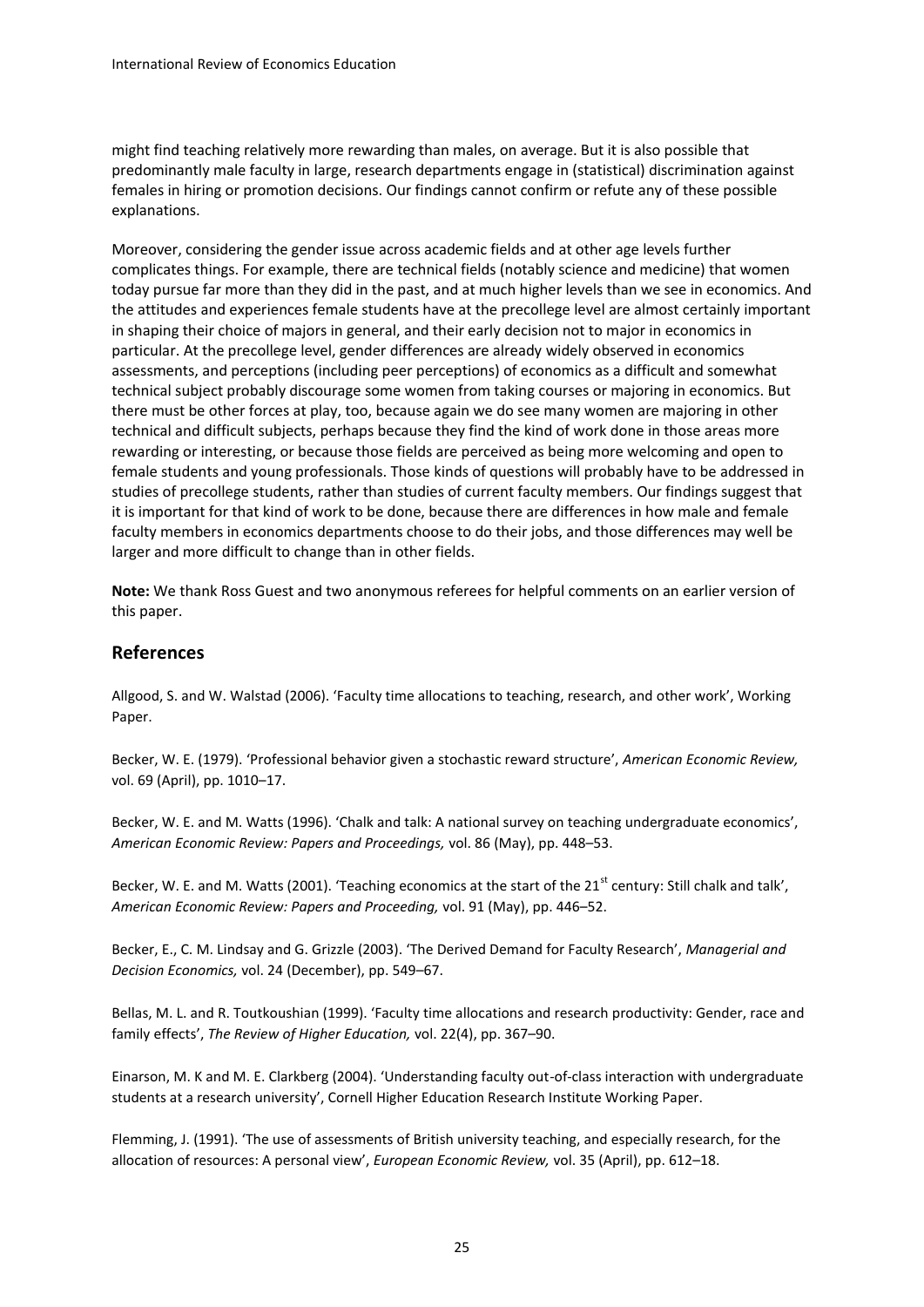Gautier, A. and X. Wauthy (2007). 'Teaching versus research: A multi-tasking approach to multi-department universities', *European Economic Review,* vol. 51 (February), pp. 273–95.

Ginther, D.K. and S. Kahn (2004). 'Women in economics: Moving up or falling off the academic career ladder?', *Journal of Economic Perspectives,* vol. 18(3), pp. 193–214.

Guest, R. E. and A. Duhs (2002). 'Economics teaching in Australian universities: Rewards and outcomes', *Economic Record,* vol. 78, pp. 147–60.

Harter, C, W. Becker and M. Watts (2004). 'Changing incentives and time allocations for academic economists: Results from 1995 and 2000 national surveys', *Journal of Economic Education,* vol. 35 (Winter), pp. 89–97.

Laband, D. N. and R. D. Tollison (2003). 'Dry holes in economic research', *Kyklos,* vol. 56(2), pp. 161–73.

Link, A. N., C. A. Swann and B. Bozeman (2008). 'A time allocation study of university faculty', *Economics of Education Review,* vol. 27 (August), pp. 363–74.

Milem, J. F., J. B. Berger and E. L. Dey (2000) 'Faculty time allocation: A study of change over twenty years', *The Journal of Higher Education,* vol. 71(4), pp. 454–75.

National Center for Education Statistics (1994). *Faculty and instructional staff: Who are they and what do the do?* Washington, DC: U.S. Department of Education, Office of Educational Research and Improvement (NCES 94-346).

National Center for Education Statistics (1997). *Instructional faculty and staff in higher education institutions: Fall 1987 and Fall 1992*, Washington, DC: U.S. Department of Education, Office of Educational Research and Improvement (NCES 97-470).

National Center for Education Statistics (Various years). *National survey of postsecondary faculty*, Washington, DC: U.S. Department of Education, Office of Educational Research and Improvement, http://nces.ed.gov/survey/nsopf.

Singell Jr., L. D., J. H. Lillydahl and L. D. Singell Sr. (1996). 'Will Changing Times Change the Allocation of Faculty Time?', *Journal of Human Resources,* vol. 31 (Spring), pp. 429–49.

Toutkoushian, R. K. (1999). 'The status of academic women in the 1990s: No longer outsiders, but not yet equals', *Quarterly Review of Economics and Finance,* vol. 39 (Special Issue), pp. 679–78.

Walstad, W. B. and S. Allgood (2005). 'Views of teaching and research in economics and other disciplines', *American Economic Review: Papers and Proceedings,* vol. 95 (May), pp. 177–83.

Watts, M. and W. Becker (2008). 'A little more than chalk and talk: Results from a third national survey of teaching methods in undergraduate economics courses', *Journal of Economic Education,* vol. 39 (Summer), pp. 273–86.